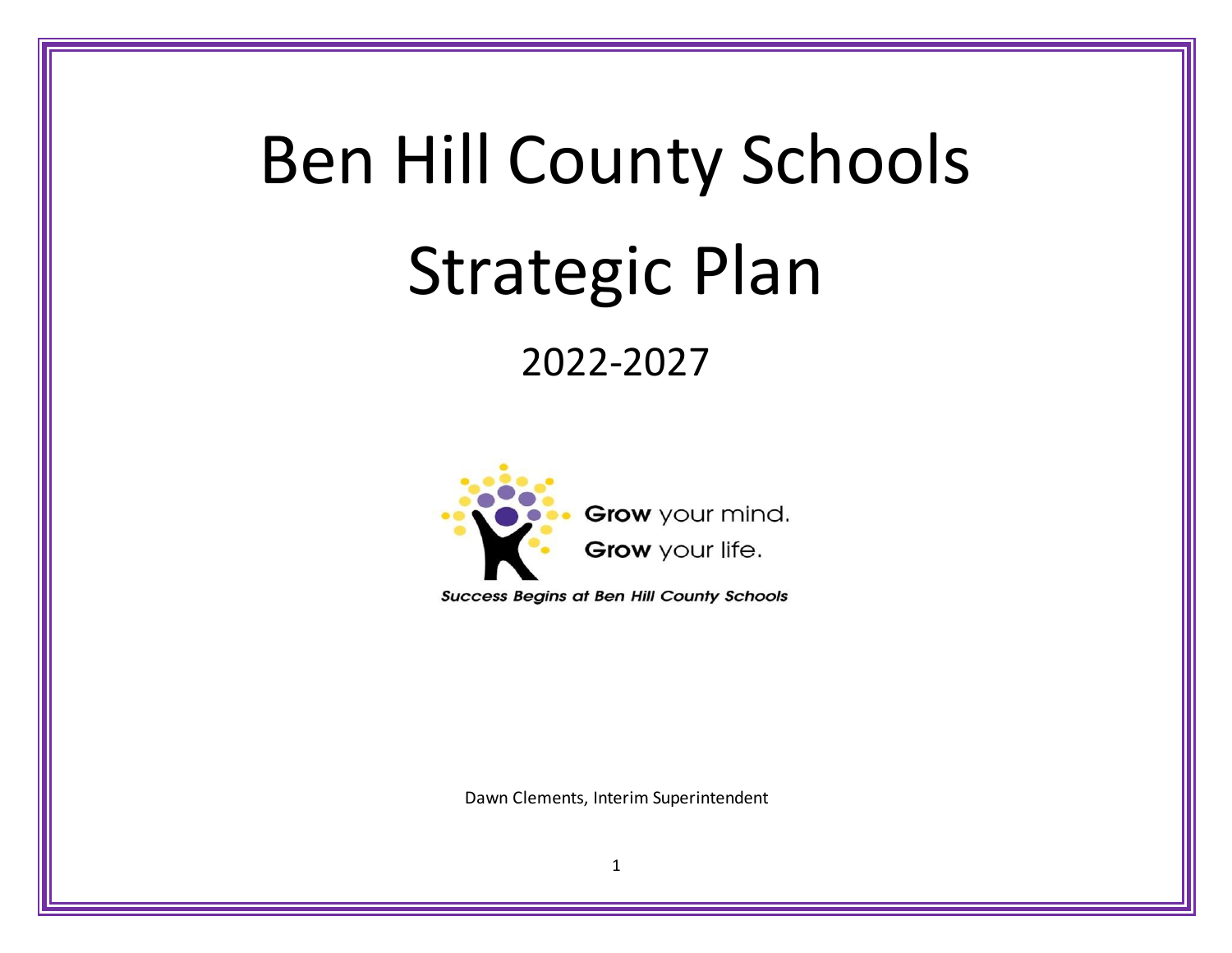

#### **Our Community**

The Ben Hill County School System is located in South Central Georgia, in Fitzgerald, Georgia in Ben Hill County. The county seat and the only incorporated city in the county is Fitzgerald. Ben Hill County was created in 1906 from Irwin and Wilcox counties, and was named for Benjamin Harvey Hill, U.S. Senator from Georgia. Fitzgerald was established in 1895 as a community for Civil War Veterans from both the North and South by Philander H. Fitzgerald, an editor with an Indianapolis newspaper. The school in that colony was one of the first in the state to provide free textbooks to students.

According to the most recent United States Census data, the estimated population of Ben Hill County is 16,889 (2020). Most residents are employed in manufacturing with health care and social assistance, retail services and educational services next in the number of people employed. Wiregrass Technical College is in the south end of the county and offersseveral educational opportunities to residents.



The Ben Hill County School System currently includes a High School, Middle School (opened in 1995), Elementary School (opened in 2010), Primary School (opened in 1995), and Pre-K (opened in 2016). Each School is housed in its own building. The School System expects to open a new High School, Fitzgerald High School College and Career Academy, in the fall of 2022. At that time, the existing High School will be closed.

#### **Our Schools:**

**Fitzgerald High School College and Career Academy (FHSCCA)** Student Population 867

**Ben Hill County Middle School (BHM)** Student Population 691 **Ben Hill County Elementary School (BHE)** Student Population 600

**Ben Hill County Primary School (BHP)** Student Population 662 **Ben Hill County Pre-K (BHPK)** Student Population 218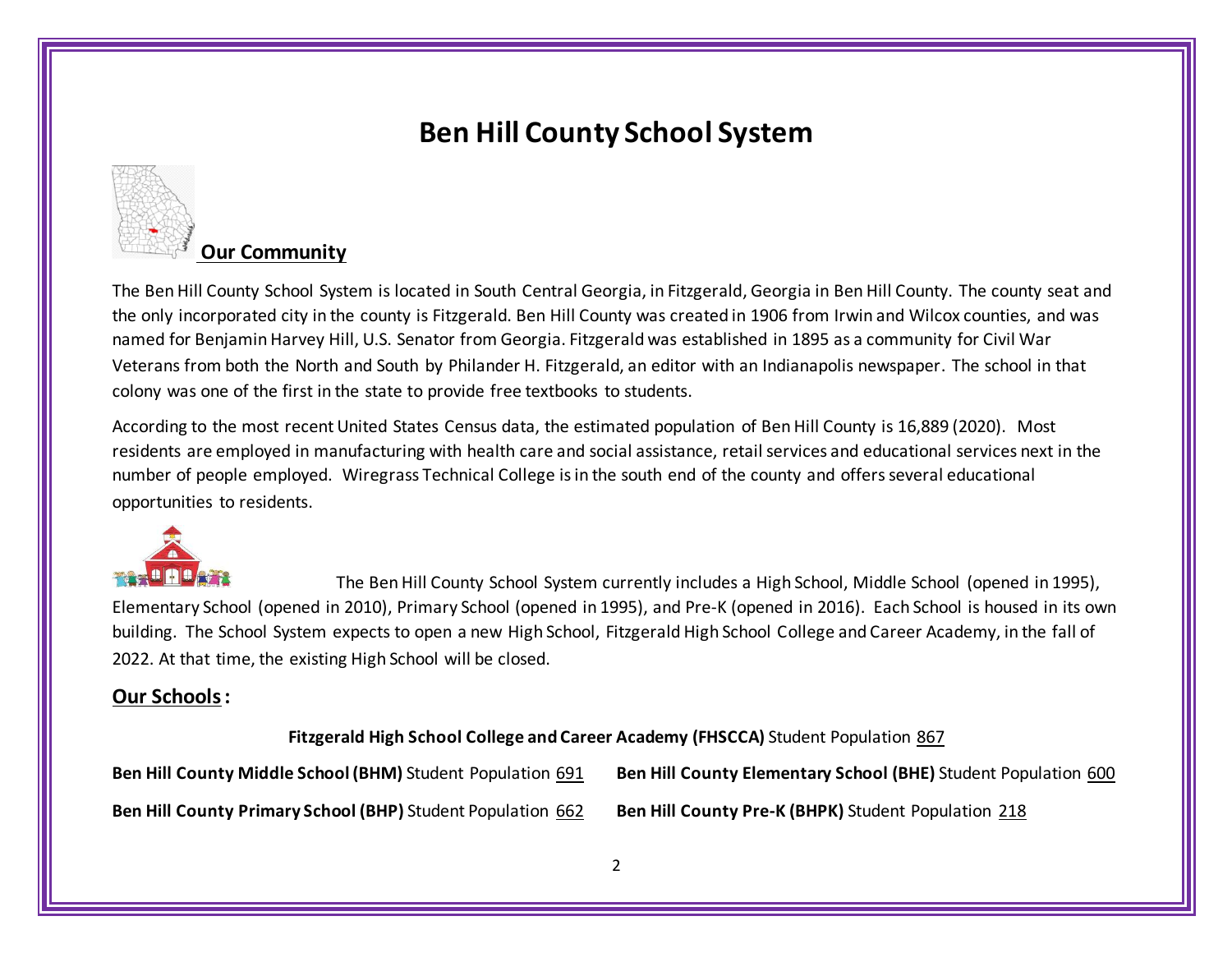

#### **Student Statistics**

| <b>Total Student Population</b> | 3,038             |                                                                                        |
|---------------------------------|-------------------|----------------------------------------------------------------------------------------|
| Ethnic Distribution of Students | Asian 10          | Hispanic 366                                                                           |
|                                 | American Indian 1 | Multi-Racial 101                                                                       |
|                                 | <b>Black</b> 1324 | <b>White 1236</b>                                                                      |
|                                 |                   | Grow your mind.<br>Grow your life.<br><b>Success Begins at Ben Hill County Schools</b> |

#### **Staff Statistics**

| Number of Certified Staff 292                     | <b>Administrative Staff</b> 48 |                |                |
|---------------------------------------------------|--------------------------------|----------------|----------------|
| Teachers and Administrators with Advanced Degrees | Masters 74                     | Specialists 65 | Doctorate<br>b |
|                                                   |                                |                |                |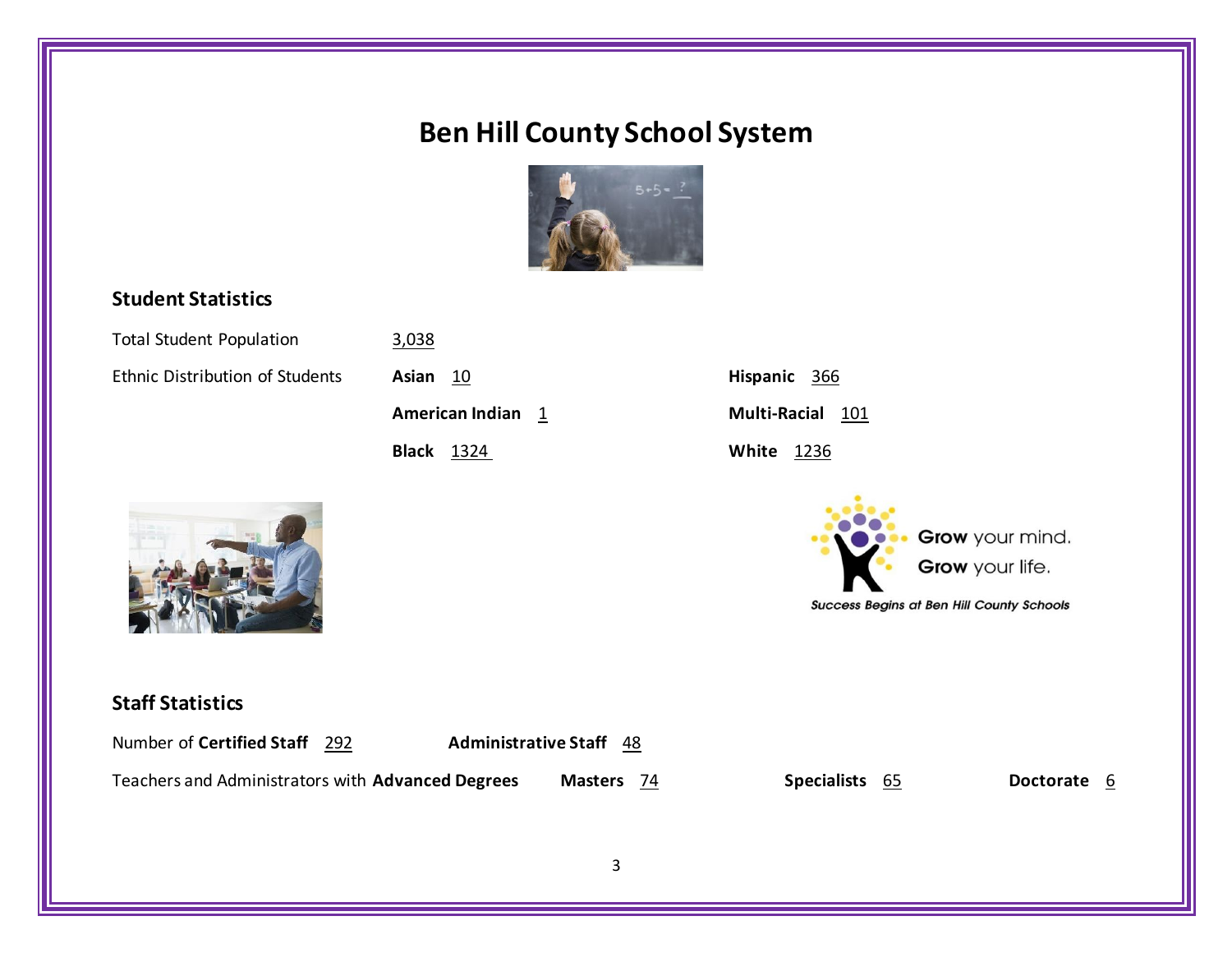#### **Strategic Planning Process**

#### **The Planning Team and the Planning Process**

The planning for the Ben Hill County School System's Strategic Plan began in March 2022 when the Board adopted the Strategic Planning Structure and Process. On March 7, 2022, the Ben Hill County School System Board of Education received an orientation to the Strategic Planning Process and how it aligned with the state school board standards. Also on March 7, 2022, the Super Team received an orientation to the Strategic Planning Process that also included how the process aligned with the AdvancED/COGNIA standards. Four target areas were identified as aligning with the system's highest impact areas for improvement. Those areas were: 1) Leadership Capacity, 2) Learning Capacity, 3) Resource Capacity and 4) College and Career Readiness Capacity.

The Super Team consisted of 40 members. Each member of the Super Team served on one of the 4 target area teams. The Super Team met as a whole on March 7 to receive an orientation and begin the process and again on May 24 to review each target area's goals, objectives and action steps of the draft Strategic Plan and come to consensus. During the May 24<sup>th</sup> meeting, the Super Team also considered the School System's Vision, Mission and Belief Statements and made the determination to keep the ones currently in place. Super Team members included stakeholders that represented each school, the district office, parents, and community members. The four target area teams met a total of 14 times to address their area of the plan.

Throughout the Strategic Planning Process, the team members reported to and received input from their various stakeholder groups through face-to-face, emails, school meetings and review of the draft documents. At each Target Area meeting, that input was shared and considered as decisions were made.

#### **Consideration of Data and Identification of Need**

For their goal setting sessions, the four target area teams were asked to consider any available data (system and school improvement plans, previous Strategic Plan, previous report of AdvancED visit, state and local student data, community and staff surveys, etc.). Team members also considered stakeholder input and feedback from their constituents. The teams used these data to identify areas for growth, to determine goals, set measurable objectives, and to decide which action steps would need to be taken to achieve the goals.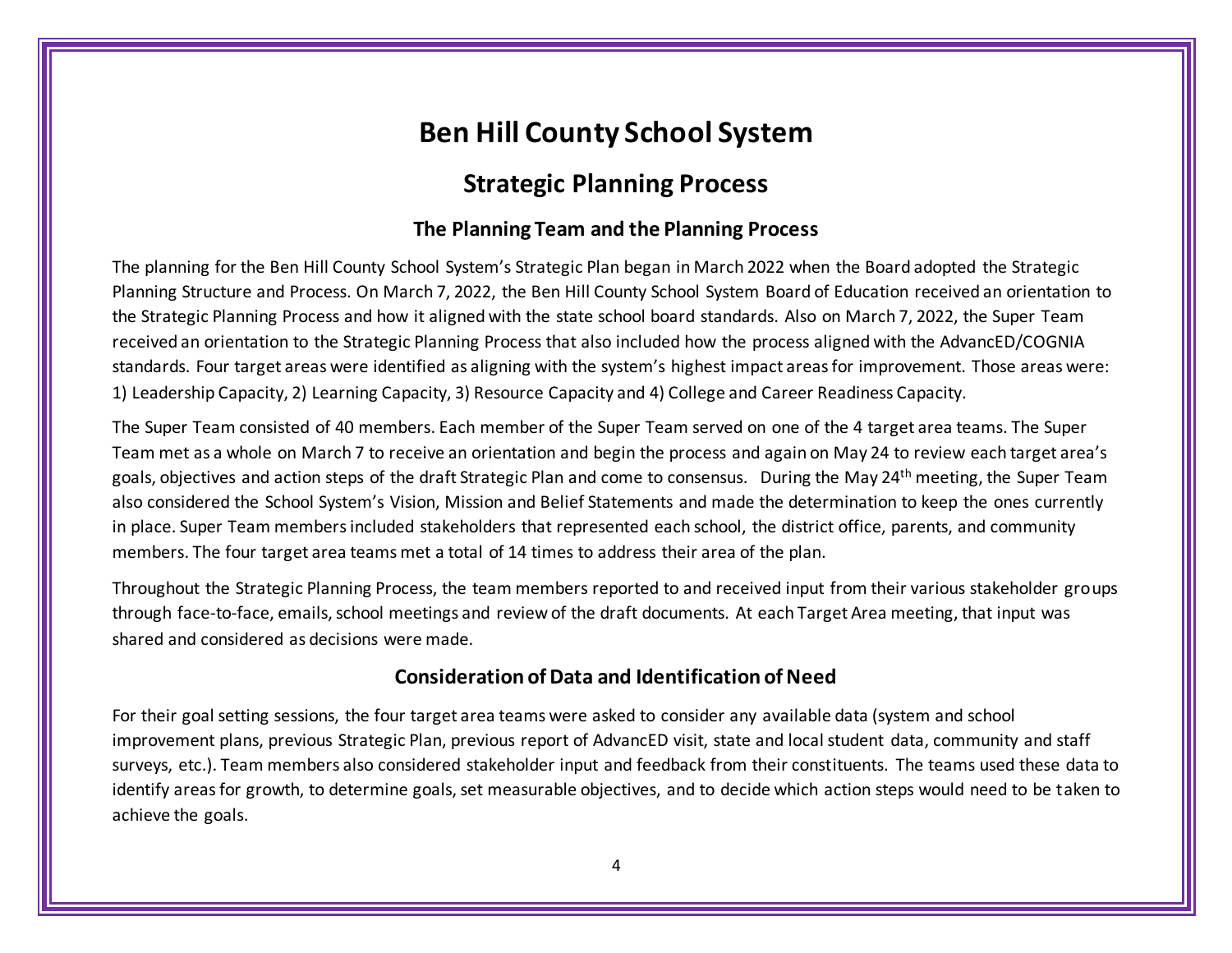#### **Development of Goals, Objectives, and Action Steps**

After the four target area teams analyzed the available data, the team members reached a consensus on goals, developed measurable objectives, and determined actions for each with timelines, funding, persons responsible and means of evaluation. The plan on which the Super Team came to a consensus includes 10 goals, 17 objectives and 65 action steps.

Action steps are scheduled over a five-year period (2022-2027) with most being initially implemented during the first two years. The measurable objectives and action steps are to be reviewed annually using the suggested means of evaluation. This review of progress may result in revisions with objectives, action steps, or items being modified or added. During the five-year period of the Strategic Plan, stakeholders will be kept appraised of the work, and feedback will be used when determining any revisions to the plan.

#### **Adoption of System's Vision, Mission, and Belief Statements**

The Super Team considered Ben Hill County School System's vision, mission, and belief statements. The team made the decision to make no changes to the vision, mission, and belief statements.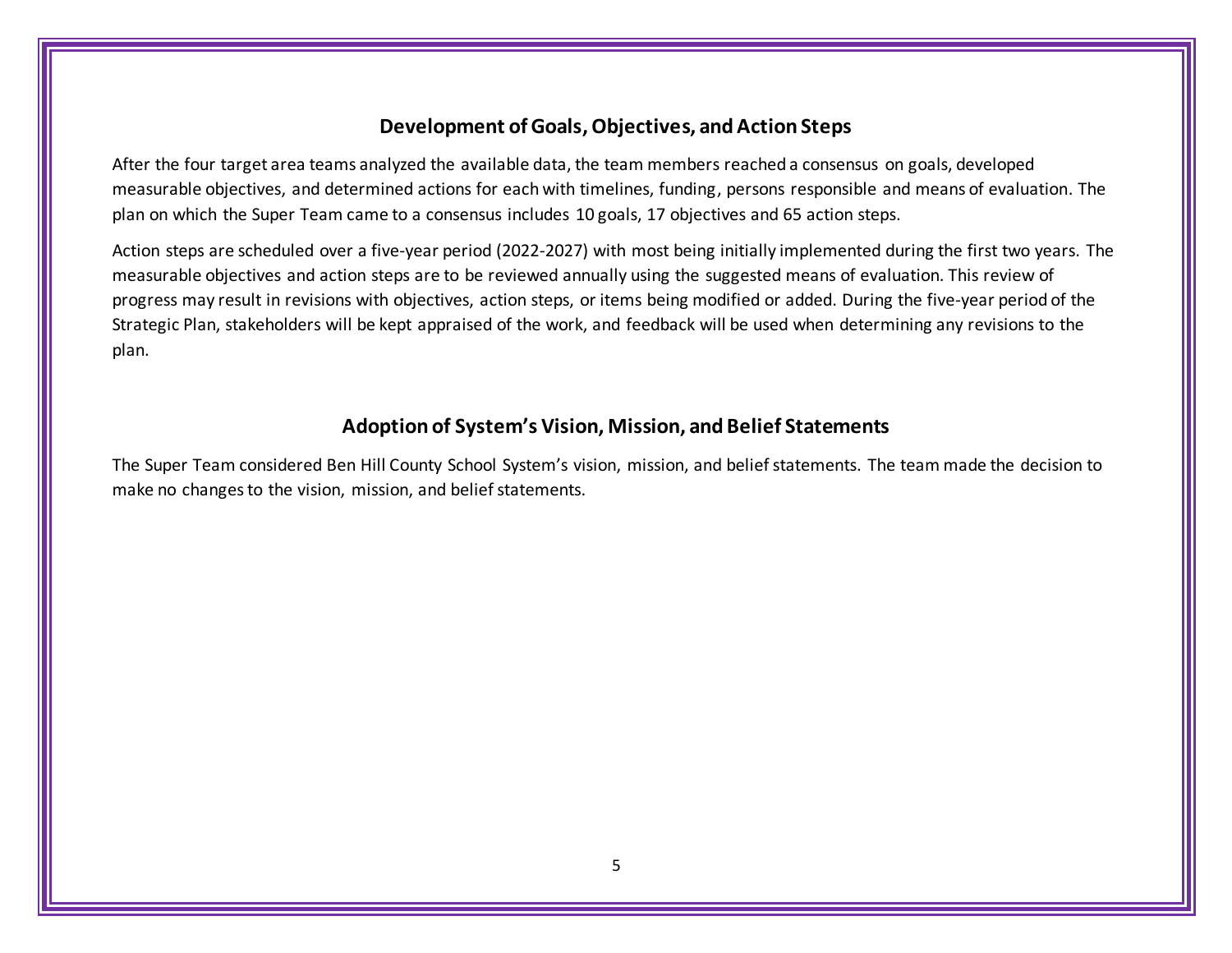

# **Mission**

**Empowering all students for success**

# **Vision**

**One community committed to student success every day**

# **Beliefs**

**In Ben Hill County Schools, we believe. . .**

**. . . Growth for all students is possible and expected**

**. . . Success is achieved when all students reach their potential**

**. . . Students deserve the best of all our efforts and resources**

**. . . Respectful relationships among all stakeholders create a positive learning experience**

**. . . Learning requires a commitment from all educators, students, parents, and other stakeholders**

**. . . "Community" encompasses all of Ben Hill County: it's schools, citizens, and resources**

**. . . All means all!**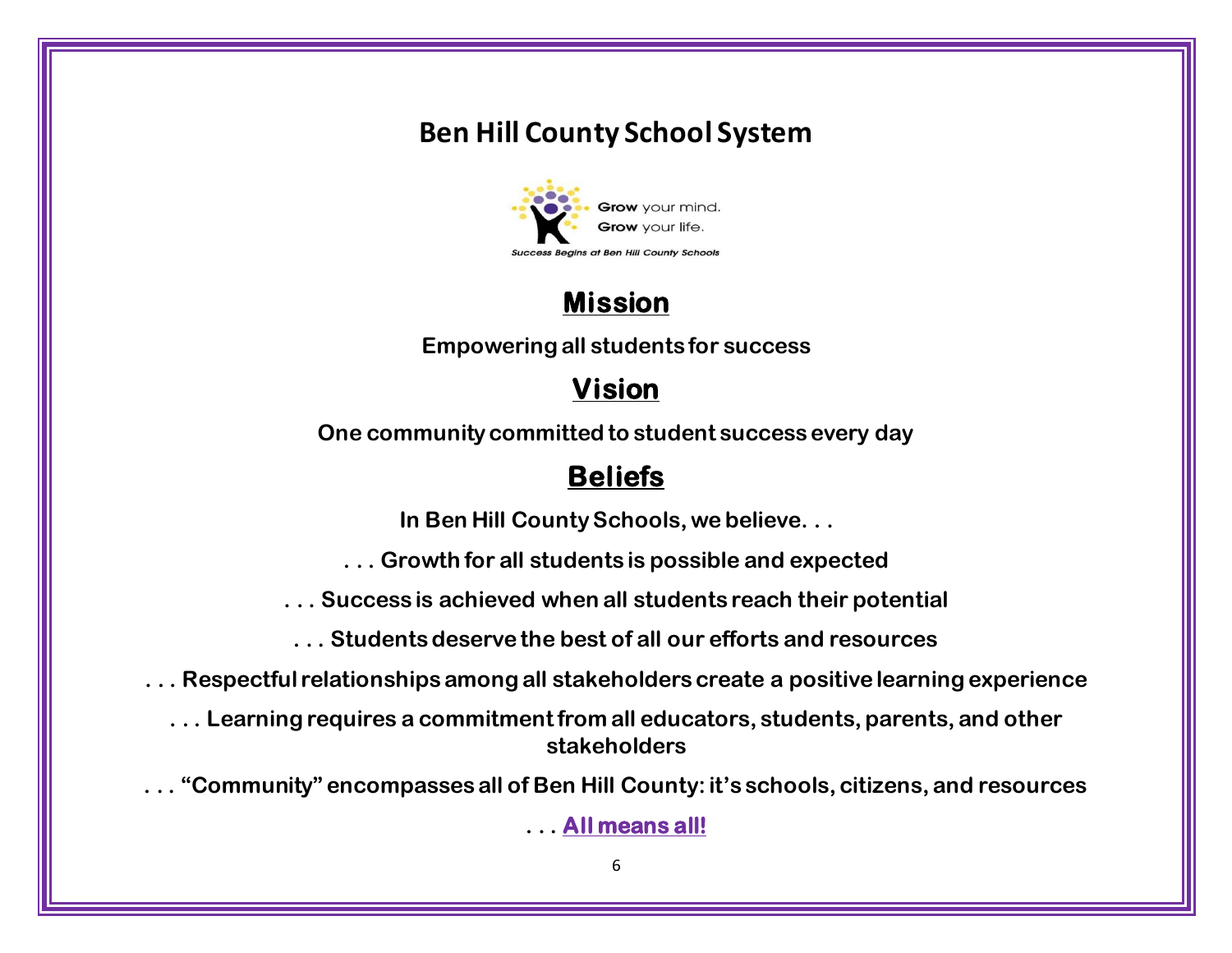#### **Strategic Planning Process**

#### **Super Team Members**

#### **Leadership Capacity Learning Capacity**

- 
- 
- 3. Karen Peck  $1<sup>st</sup>$  grade teacher, BHP
- 4. Ashley Faircloth Reading Intervention teacher, BHE 4. Keri Reese Kindergarten Teacher, BHP
- 5. Selena Dawson Assistant Principal, BHM 5. Nicki Troupe 3rd grade Teacher, BHE
- 6. Mary Claire Giddens Instructional Coach FHSCCA 6. Laken Rogers Instructional Coach, BHE
- 7. Shawn Haralson Superintendent, Board Office 7. Joi Kinnett 6<sup>th</sup> grade ELA Teacher, BHM
- 
- 9. Christopher Swords 7<sup>th</sup> Grade Social Studies Teacher, BHM
- 1. Haley Luckie, Chairperson RTI Specialist, BHE 1. Christopher Alexander, Chairperson RTI Specialist, FHSCCA
- 2. David Ray Assistant Principal, BHP 2. Melissa Rathburn Instructional Coach, BHP
	- 3. Benita Reese 2<sup>nd</sup> grade Teacher, BHP
	-
	-
	-
	-
- 8. Dawn Clements COO Board Office 8. Misty Harrelson 8<sup>th</sup> grade Math Teacher, BHM
	- 9. Sabitha Menon Math Teacher, FHSCCA
	- 10. Lisa Stone Student Records, Board Office
	- 11. Ben Webb Director Curriculum Instruction, Board Office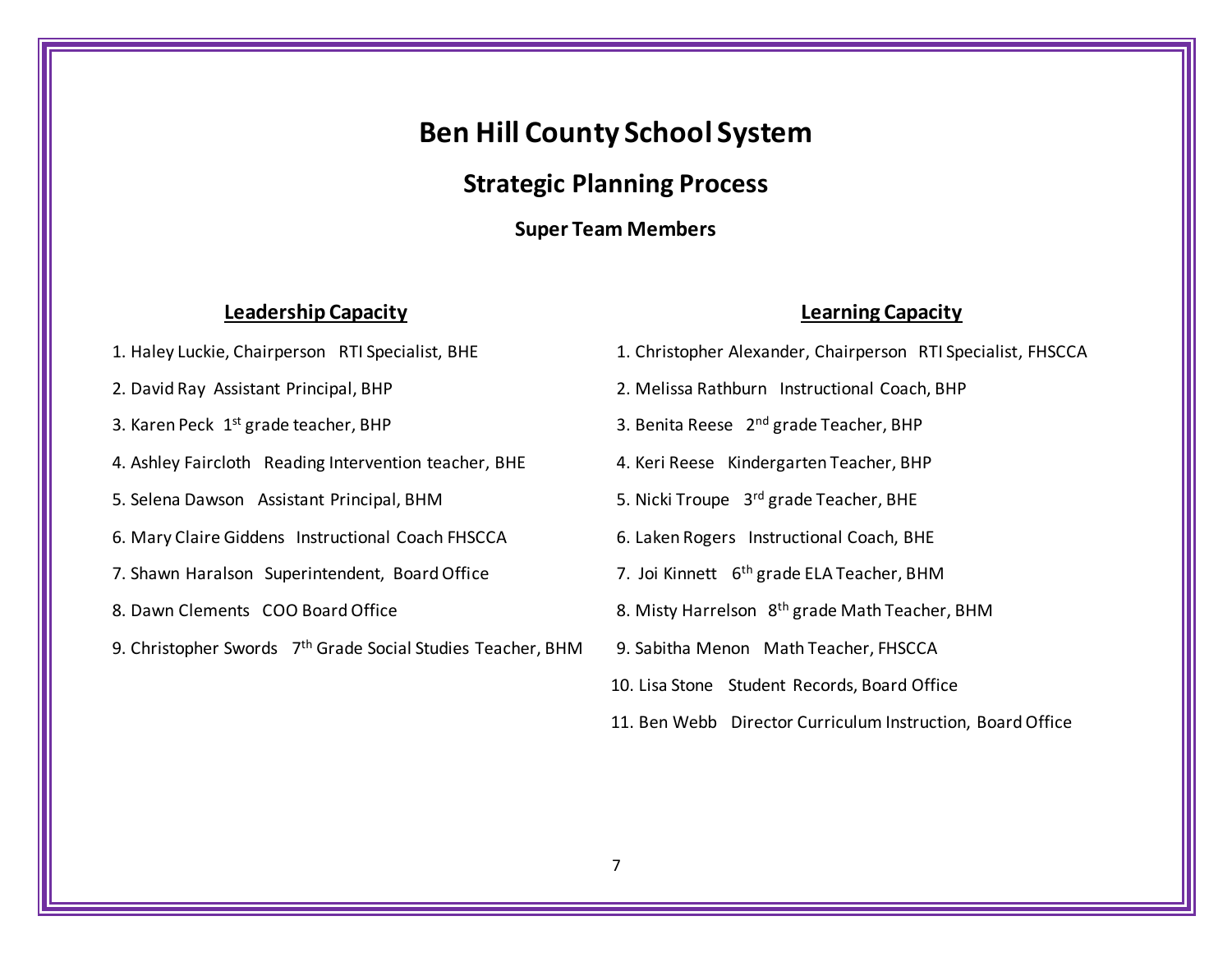#### **Strategic Planning Process**

**Super Team Members(cont.)**

#### **Resource Capacity College and Career Readiness Capacity**

- 1. Jason Kennedy, Chairperson Assistant Principal, BHE 2. Christina Mooney Special Education Compliance, BHP 2. Tyler Clements Parent, Governance Team, BHP 3. Michelle Morris IT Coach, BHP 3. Anna Branch 5<sup>th</sup> grade Math Enrichment Teacher, BHE 4. Zach Luckie Parent, Governance Team, BHE 4. Courtney Mills Parent, Governance Team, BHE 5. Karen Kelly 7<sup>th</sup> grade ELA Sp. Ed. Teacher, BHM 5. Michael Barnes Agriculture Teacher, BHM 6. John Hadden Social Studies Teacher, FHSCCA 6. Mark Turner Parent, Governance Team, BHM 7. Ashley Newell Maintenance, BHCS 7. Payton Dix CTAE Coordinator, FHSCCA 8. Tracey Barnes Transportation, BHCS 8. David Sims Principal, FHSCCA 9. Jenny McCranie Public Relations Coordinator, Board Office 9. David Carter Community Member, Governance FHSCCA 10. Matt Smith Instructional Technology, BHCS 10. James Sirmans Director of Human Resources, Board Office 11 Brandelyn House Instructional Technology, BHCS
	- 1. Marcia Whitley, Chairperson 4<sup>th</sup> grade ELA/Math Enrich., BHE
	-
	-
	-
	-
	-
	-
	-
	-
	-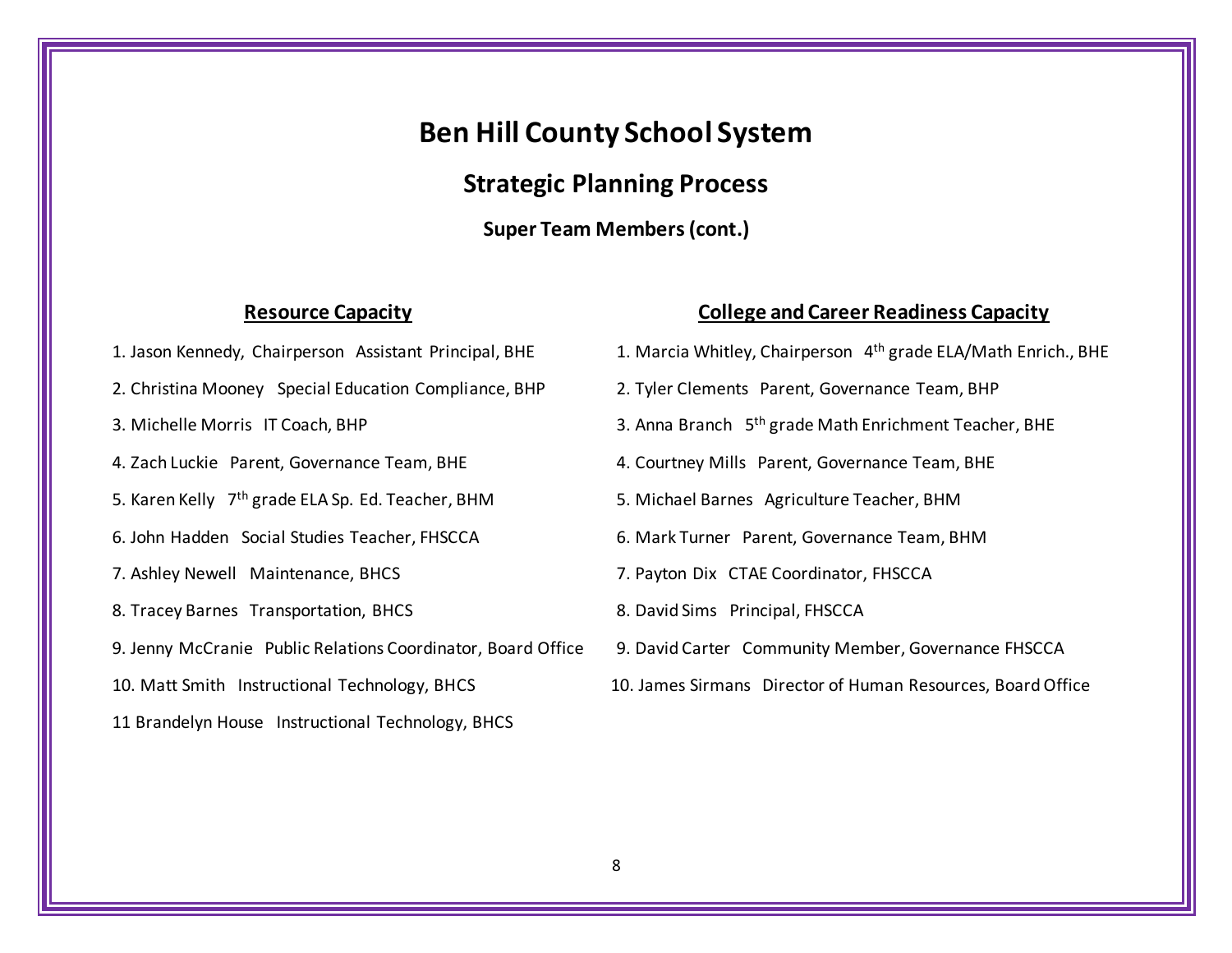|         | <b>Strategic Goal Area 1</b>                                                                                                                                                      | <b>Leadership Capacity</b>                                                                                                                                                          |                     |                  |                        |                                                                                                   |  |  |  |
|---------|-----------------------------------------------------------------------------------------------------------------------------------------------------------------------------------|-------------------------------------------------------------------------------------------------------------------------------------------------------------------------------------|---------------------|------------------|------------------------|---------------------------------------------------------------------------------------------------|--|--|--|
|         | <b>Specific Goal 1.1</b>                                                                                                                                                          | <b>Improve Communication with all Stakeholders</b>                                                                                                                                  |                     |                  |                        |                                                                                                   |  |  |  |
|         | <b>Measurable Objective 1.1.1</b>                                                                                                                                                 | Increase Communication with Non-English Speaking Stakeholders                                                                                                                       |                     |                  |                        |                                                                                                   |  |  |  |
|         |                                                                                                                                                                                   | <b>Funding</b><br>Person(s)<br><b>Timeline</b><br>Sources, and<br><b>Actions, Strategies, Interventions</b><br><b>Means of Evaluation</b><br><b>Responsible</b><br><b>Resources</b> |                     |                  |                        |                                                                                                   |  |  |  |
| 1.1.1.1 | Create a committee including the migrant<br>coordinator, ESOL teachers, bilingual staff, and<br>leaders to determine best methods for<br>communication with non-English speakers. |                                                                                                                                                                                     | Sept. $1$ ,<br>2022 | N/A              | Migrant<br>Coordinator | <b>Creation of Committee</b>                                                                      |  |  |  |
| 1.1.1.2 | Ensure any communication that goes home is<br>accessible in the native language.                                                                                                  |                                                                                                                                                                                     |                     | N/A<br>Committee | Committee              | All district and school-wide<br>communication is accessible in<br>all students' native languages. |  |  |  |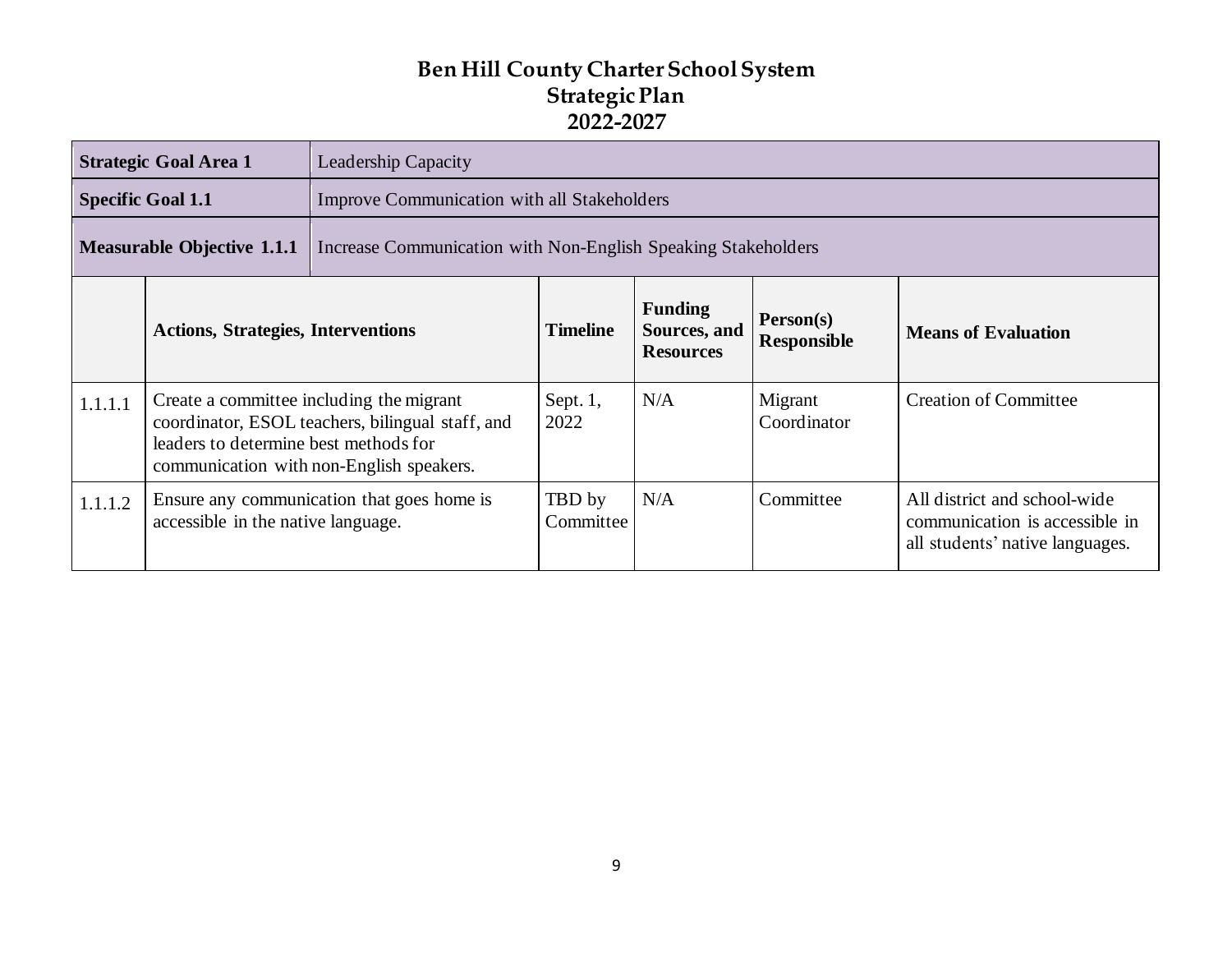|                                                                             | <b>Strategic Goal Area 1</b><br><b>Leadership Capacity</b>                                                    |                                                                                                                                                                                                              |                                              |                                                    |                                                                              |                                |  |
|-----------------------------------------------------------------------------|---------------------------------------------------------------------------------------------------------------|--------------------------------------------------------------------------------------------------------------------------------------------------------------------------------------------------------------|----------------------------------------------|----------------------------------------------------|------------------------------------------------------------------------------|--------------------------------|--|
| <b>Specific Goal 1.1</b><br>Improve Communication with all Stakeholders     |                                                                                                               |                                                                                                                                                                                                              |                                              |                                                    |                                                                              |                                |  |
| <b>Measurable Objective 1.1.2</b><br><b>Increase Positive Communication</b> |                                                                                                               |                                                                                                                                                                                                              |                                              |                                                    |                                                                              |                                |  |
|                                                                             | <b>Actions, Strategies, Interventions</b>                                                                     |                                                                                                                                                                                                              | <b>Timeline</b>                              | <b>Funding</b><br>Sources, and<br><b>Resources</b> | Person(s)<br><b>Responsible</b>                                              | <b>Means of Evaluation</b>     |  |
| 1.1.2.1                                                                     | relationships with families.                                                                                  | Each student's parent/guardian will receive a<br>positive contact from a teacher (as determined by<br>each school) during the first and third quarters of<br>each school year in order to establish positive | $22 - 23$<br>School<br>Year, and<br>annually | N/A                                                | Administrators<br>send reminders &<br>follow up;<br>Teachers make<br>contact | Contact log in Infinite Campus |  |
| 1.1.2.2                                                                     | related activities.                                                                                           | Pre-K-5 Schools will make their previously<br>established weekly newsletters available digitally,<br>as determined by each school, to improve<br>communication about academics and other school-             | January 1,<br>2023, and<br>annually          | N/A                                                | Instructional<br>Technology<br>Coaches                                       | Digital Weekly Newsletters     |  |
| 1.1.2.3                                                                     | 6-12 Schools will establish monthly<br>communication about academics and other school-<br>related activities. |                                                                                                                                                                                                              | $23 - 24$<br>School<br>Year, and<br>annually | N/A                                                | Principal                                                                    | Monthly communication          |  |
| 1.1.2.4                                                                     | parents in order to lessen teacher workload.                                                                  | Create a committee to audit how teachers are using<br>various technology platforms to communicate with                                                                                                       | October 1,<br>2022                           | N/A                                                | Instructional<br>Technology<br>Coach                                         | Creation of committee          |  |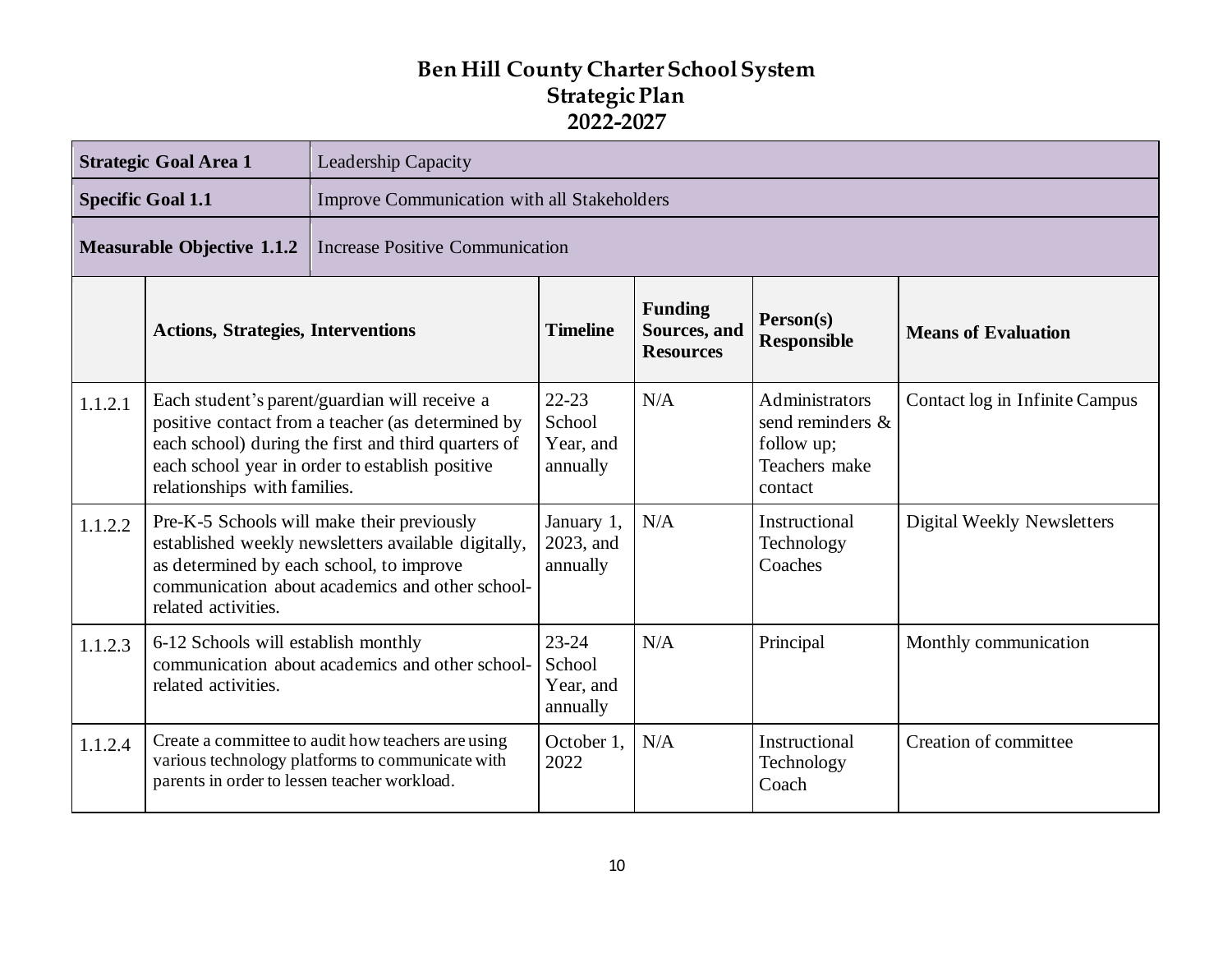| <b>Strategic Goal Area 1</b><br><b>Leadership Capacity</b>                                 |                                                                                                                                                                                            |                                                                                                                                                        |                                          |                                                    |                                                          |                                                                       |  |
|--------------------------------------------------------------------------------------------|--------------------------------------------------------------------------------------------------------------------------------------------------------------------------------------------|--------------------------------------------------------------------------------------------------------------------------------------------------------|------------------------------------------|----------------------------------------------------|----------------------------------------------------------|-----------------------------------------------------------------------|--|
|                                                                                            | <b>Specific Goal 1.1</b><br><b>Improve Communication with all Stakeholders</b>                                                                                                             |                                                                                                                                                        |                                          |                                                    |                                                          |                                                                       |  |
| <b>Measurable Objective 1.1.3</b><br>Improve District-Level Communication and Transparency |                                                                                                                                                                                            |                                                                                                                                                        |                                          |                                                    |                                                          |                                                                       |  |
|                                                                                            | <b>Actions, Strategies, Interventions</b>                                                                                                                                                  |                                                                                                                                                        | <b>Timeline</b>                          | <b>Funding</b><br>Sources, and<br><b>Resources</b> | Person(s)<br><b>Responsible</b>                          | <b>Means of Evaluation</b>                                            |  |
| 1.1.3.1                                                                                    | section in the Hurricane Winds called<br>"Superintendent's Highlights".                                                                                                                    | "Superintendent Bulleted List" will be a regular                                                                                                       | September<br>1, 2022,<br>and<br>annually | N/A                                                | Coordinator of<br><b>Public and Parent</b><br>Engagement | <b>Monthly Publication</b>                                            |  |
| 1.1.3.2                                                                                    |                                                                                                                                                                                            | Make regular monthly communication about<br>district activities, the Hurricane Winds, available<br>on the district website and in the local newspaper. | September<br>1, 2022,<br>and<br>annually | N/A                                                | Coordinator of<br><b>Public and Parent</b><br>Engagement | <i>Hurricane Herald</i> is available<br>on website and in local paper |  |
| 1.1.3.3                                                                                    | Create a committee to develop, implement, and<br>evaluate a process for system leaders to effectively<br>engage in two-way communication with various<br>stakeholders to inform decisions. |                                                                                                                                                        | September<br>1,2022                      | N/A                                                | Executive<br>Directors                                   | List of committee members                                             |  |
| 1.1.3.4                                                                                    | implemented.                                                                                                                                                                               | Plan by communication committee regarding<br>development, implementation, and evaluation of<br>two-way communication be completed and                  | September<br>1,2023                      | N/A                                                | Communication<br>Committee                               | Report to Superintendent                                              |  |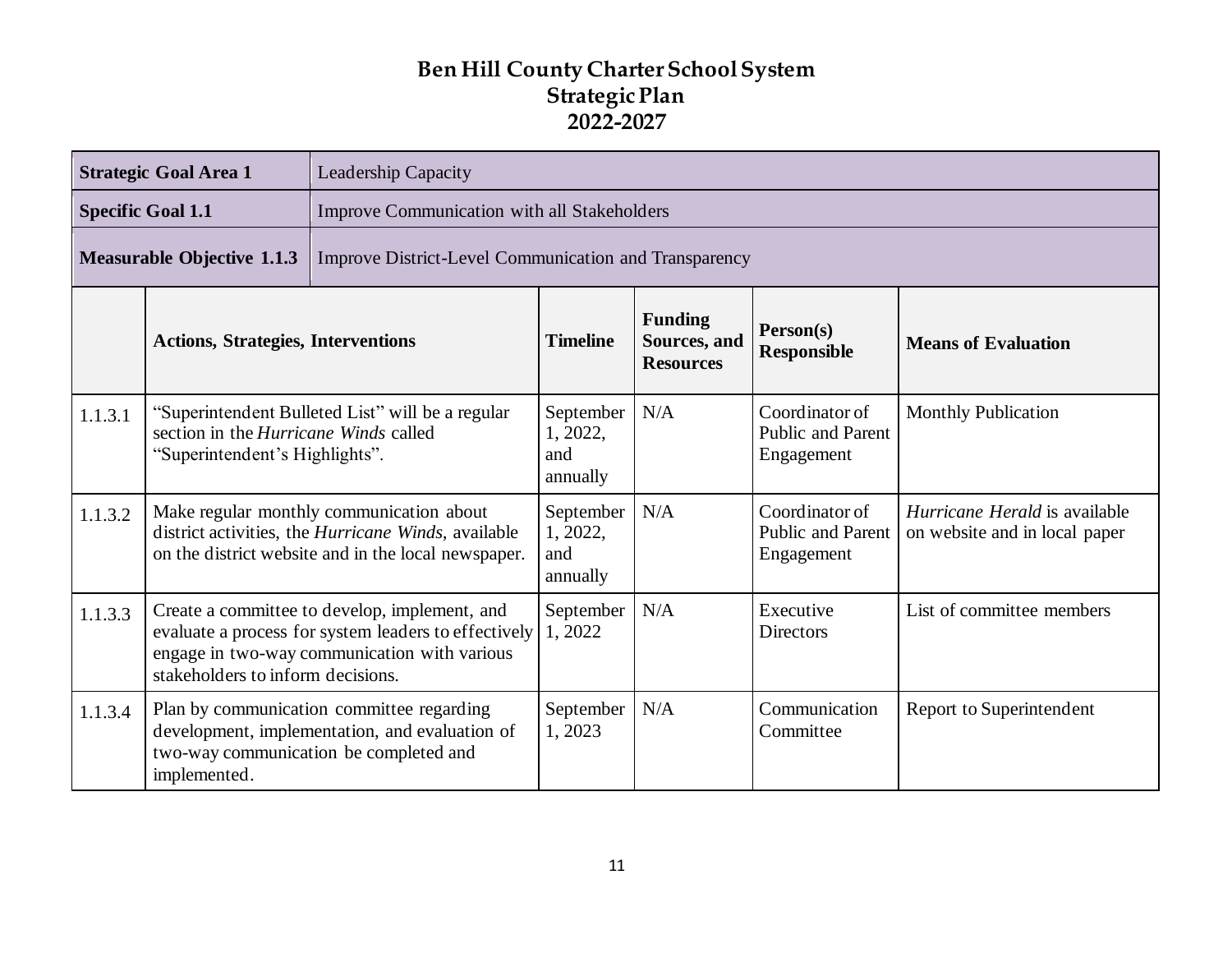|                                                                                          | <b>Strategic Goal Area 1</b><br><b>Leadership Capacity</b>                                                                                                                                                             |                                                                                              |                                          |     |                        |                                             |  |  |
|------------------------------------------------------------------------------------------|------------------------------------------------------------------------------------------------------------------------------------------------------------------------------------------------------------------------|----------------------------------------------------------------------------------------------|------------------------------------------|-----|------------------------|---------------------------------------------|--|--|
|                                                                                          | <b>Specific Goal 1.2</b>                                                                                                                                                                                               | District-Wide Training and Professional Development                                          |                                          |     |                        |                                             |  |  |
| <b>Measurable Objective 1.2.1</b><br><b>Increase Involvement of School Board Members</b> |                                                                                                                                                                                                                        |                                                                                              |                                          |     |                        |                                             |  |  |
|                                                                                          | <b>Funding</b><br>Person(s)<br><b>Timeline</b><br><b>Actions, Strategies, Interventions</b><br>Sources, and<br><b>Means of Evaluation</b><br><b>Responsible</b><br><b>Resources</b>                                    |                                                                                              |                                          |     |                        |                                             |  |  |
| 1.2.1.1                                                                                  | Provide monthly Professional Learning (PL)<br>opportunities for school board members regarding<br>grading, Professional Learning Communities<br>(PLC), Response to Intervention (RTI), and other<br>related processes. |                                                                                              | September<br>1, 2022,<br>and<br>annually | N/A | Curriculum<br>Director | Monthly Board Meeting Agenda                |  |  |
| 1.2.1.2                                                                                  | office personnel.                                                                                                                                                                                                      | Schools will regularly communicate opportunities<br>for involvement to BOE members and board | July $1,$<br>2022, and<br>annually       | N/A | Principals             | Event sign-in sheets<br>Email communication |  |  |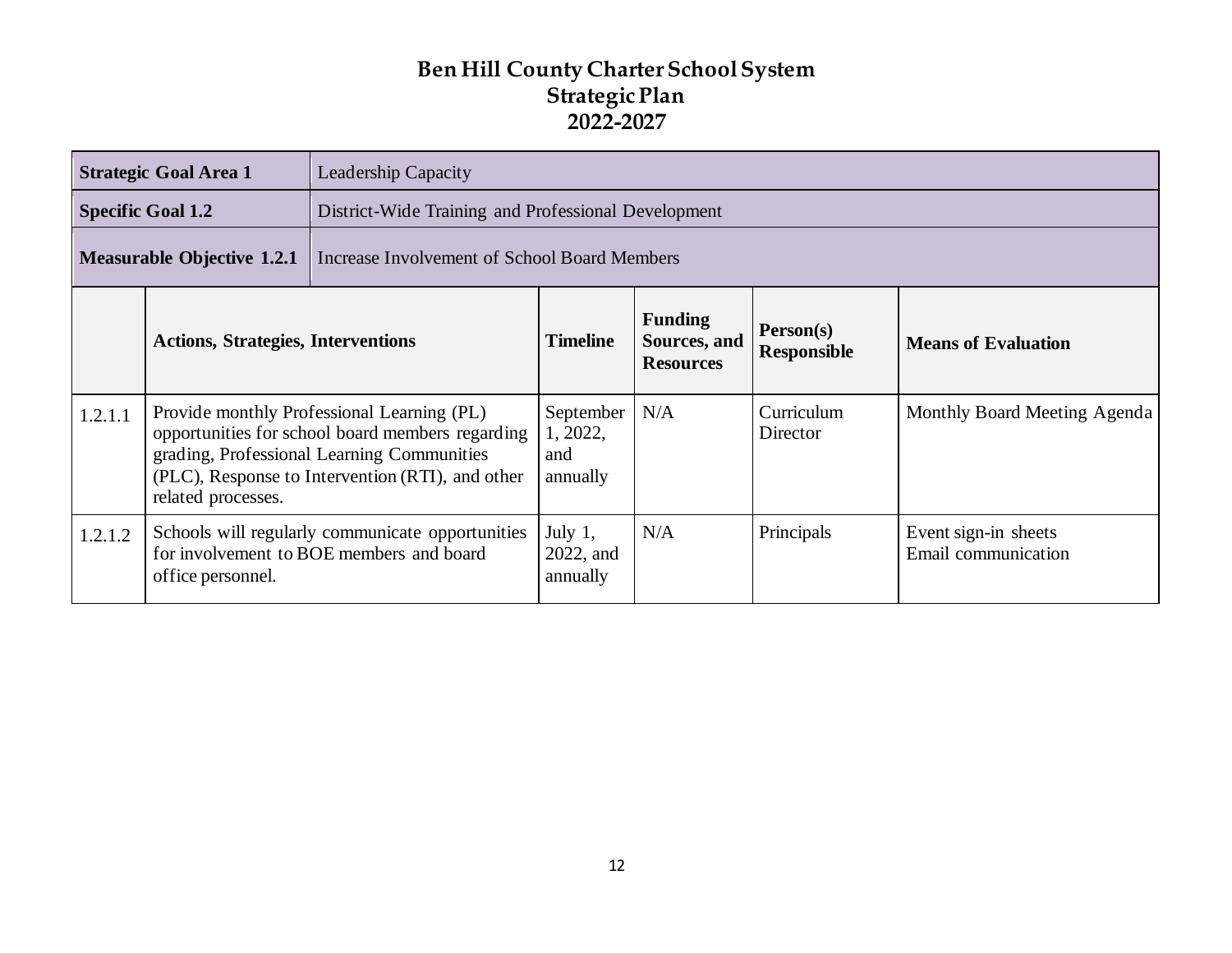|         | <b>Strategic Goal Area 1</b>                                                                                     | Leadership Capacity                                                                                                                    |                                     |     |                              |                            |  |  |  |
|---------|------------------------------------------------------------------------------------------------------------------|----------------------------------------------------------------------------------------------------------------------------------------|-------------------------------------|-----|------------------------------|----------------------------|--|--|--|
|         | <b>Specific Goal 1.2</b>                                                                                         | District-Wide Training and Professional Development                                                                                    |                                     |     |                              |                            |  |  |  |
|         | <b>Measurable Objective 1.2.2</b>                                                                                | Provide Support to Current and Aspiring Leaders                                                                                        |                                     |     |                              |                            |  |  |  |
|         | <b>Actions, Strategies, Interventions</b>                                                                        | <b>Funding</b><br>Person(s)<br><b>Timeline</b><br>Sources, and<br><b>Means of Evaluation</b><br><b>Responsible</b><br><b>Resources</b> |                                     |     |                              |                            |  |  |  |
| 1.2.2.1 | Implement a District PLC for school-level<br>administrators.                                                     |                                                                                                                                        | July $1$ ,<br>2022, and<br>annually | N/A | Superintendent's<br>designee | Monthly Agenda             |  |  |  |
| 1.2.2.2 | Implement a Leadership Academy that will<br>include training, resources, and mentors for<br>nominated personnel. |                                                                                                                                        |                                     | N/A | Superintendent's<br>designee | <b>Creation of Academy</b> |  |  |  |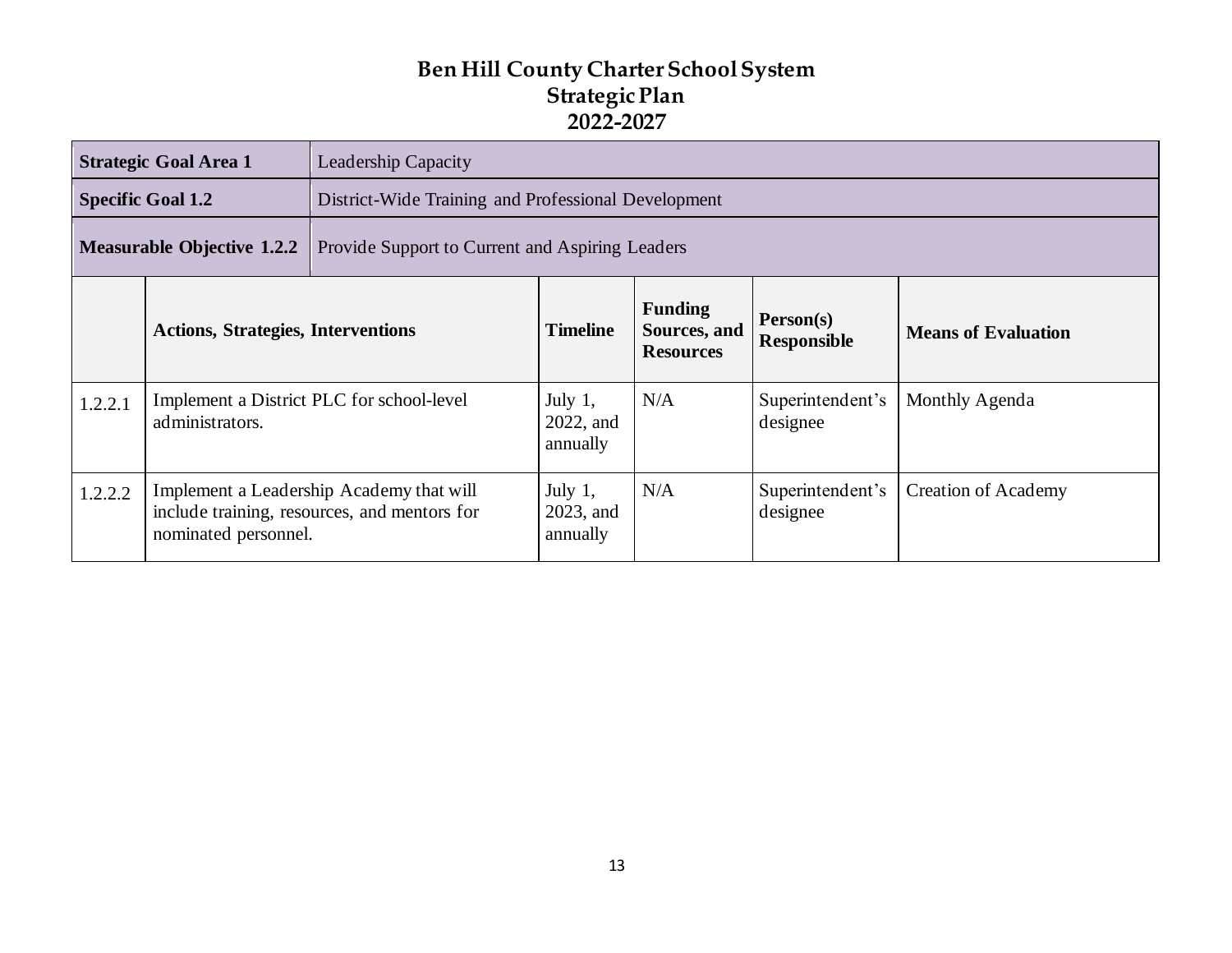|                                                                                                  | <b>Strategic Goal Area 2</b>                                                                                                                                                                                                  | <b>Learning Capacity</b>                                                                                                                                                                                                                                                            |                                             |                                                    |                                                                                                                           |                                                      |
|--------------------------------------------------------------------------------------------------|-------------------------------------------------------------------------------------------------------------------------------------------------------------------------------------------------------------------------------|-------------------------------------------------------------------------------------------------------------------------------------------------------------------------------------------------------------------------------------------------------------------------------------|---------------------------------------------|----------------------------------------------------|---------------------------------------------------------------------------------------------------------------------------|------------------------------------------------------|
|                                                                                                  | <b>Specific Goal 2.1</b>                                                                                                                                                                                                      | <b>Increase Student Achievement in All Subject Areas</b>                                                                                                                                                                                                                            |                                             |                                                    |                                                                                                                           |                                                      |
| <b>Measurable Objective 2.1.1</b><br>Meet Annual Growth in English, Language Arts (ELA) and Math |                                                                                                                                                                                                                               |                                                                                                                                                                                                                                                                                     |                                             |                                                    |                                                                                                                           |                                                      |
|                                                                                                  | <b>Actions, Strategies, Interventions</b>                                                                                                                                                                                     |                                                                                                                                                                                                                                                                                     | <b>Timeline</b>                             | <b>Funding</b><br>Sources, and<br><b>Resources</b> | Person(s)<br><b>Responsible</b>                                                                                           | <b>Means of Evaluation</b>                           |
| 2.1.1.1                                                                                          | English Language Arts (ELA) and Math<br>achievement goals each year.                                                                                                                                                          | Using MAP assessment data, students will set                                                                                                                                                                                                                                        | August<br>2022 and<br>annually              | N/A                                                | Content ELA/Math<br>Teachers,<br>Instructional<br>Coaches                                                                 | MAP platform (NWEA) or<br>documents of student goals |
| 2.1.1.2                                                                                          | Convene a committee to determine protocols for<br>digital student portfolios and how they will be<br>monitored. The committee is to be made up of<br>teachers, Instructional coaches and other school<br>personnel as needed. |                                                                                                                                                                                                                                                                                     | August<br>2022, and<br>annually             | System<br>Funds                                    | Director of<br>Curriculum<br>Instruction,<br>Director of<br>Technology,<br>RTI Coordinator,<br><b>Instructional Coach</b> | <b>Meeting Minutes</b>                               |
| 2.1.1.3                                                                                          |                                                                                                                                                                                                                               | Test with MAP regularly to determine/monitor student<br>growth in Language Arts and Math. Testing to be done<br>at least three times in Primary, Elementary, and Middle<br>School and twice per semester in High School (PL<br>provided as needed to help teachers access MAP data) | 2022-2023<br>school<br>year and<br>annually | <b>Title Funds</b>                                 | Assessment<br>Coordinator,<br>Director of<br>Curriculum<br>Instruction                                                    | Dates on Testing Calendar,<br><b>MAP</b> Data        |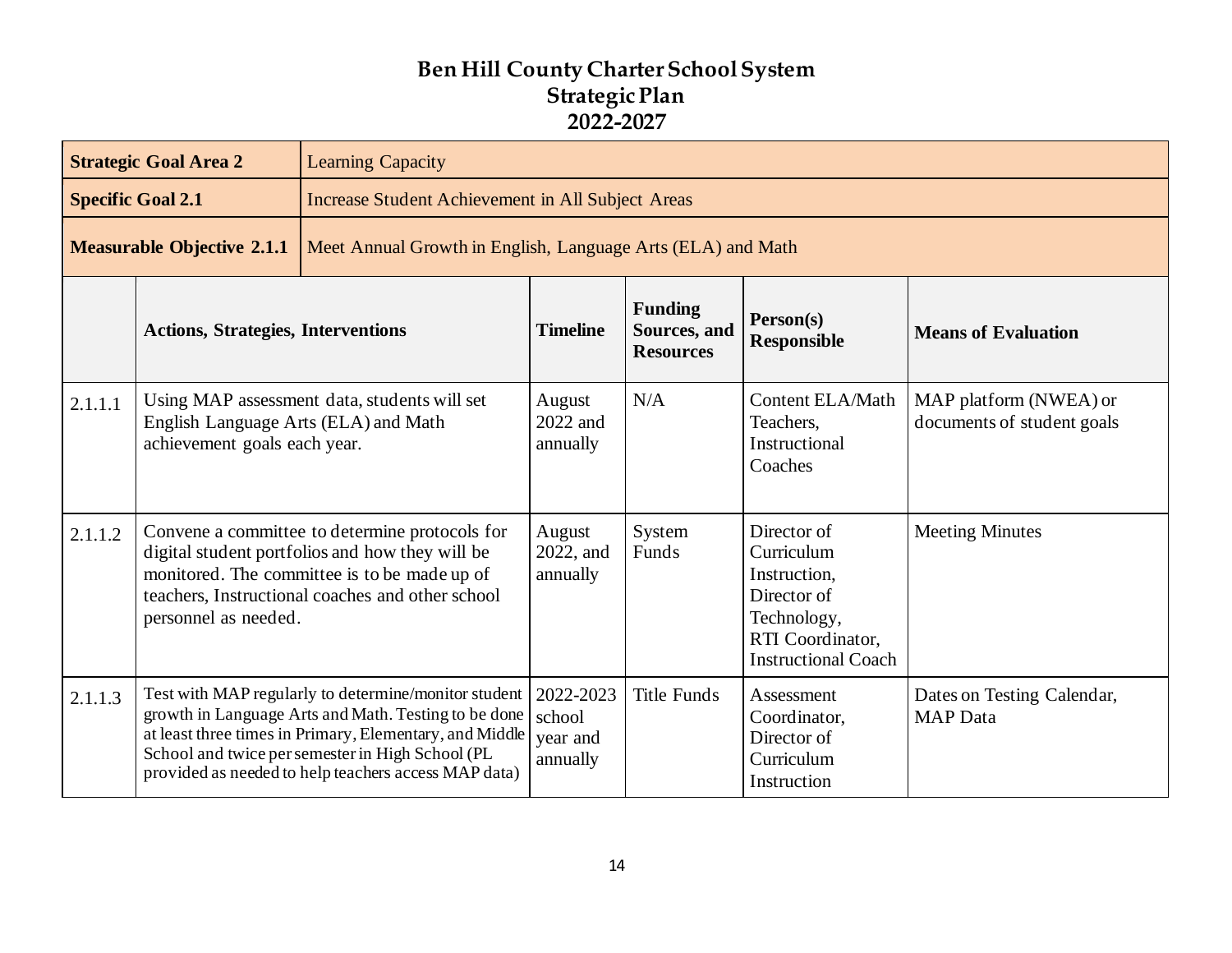|         | <b>Strategic Goal Area 2</b><br><b>Learning Capacity</b>                                         |                                                                                                                                                         |                                             |                                                    |                                                                                                 |                                                                                  |
|---------|--------------------------------------------------------------------------------------------------|---------------------------------------------------------------------------------------------------------------------------------------------------------|---------------------------------------------|----------------------------------------------------|-------------------------------------------------------------------------------------------------|----------------------------------------------------------------------------------|
|         | <b>Specific Goal 2.1</b><br><b>Increase Student Achievement in All Subject Areas</b>             |                                                                                                                                                         |                                             |                                                    |                                                                                                 |                                                                                  |
|         | <b>Measurable Objective 2.1.1</b><br>Meet Annual Growth in English, Language Arts (ELA) and Math |                                                                                                                                                         |                                             |                                                    |                                                                                                 |                                                                                  |
|         | <b>Actions, Strategies, Interventions</b>                                                        |                                                                                                                                                         | <b>Timeline</b>                             | <b>Funding</b><br>Sources, and<br><b>Resources</b> | Person(s)<br><b>Responsible</b>                                                                 | <b>Means of Evaluation</b>                                                       |
| 2.1.1.4 | planning.                                                                                        | PLCs will use MAP data and local assessments to<br>analyze student growth in ELA and Math to assist<br>students with goal setting and for instructional | 2022-2023<br>school<br>year and<br>annually | N/A                                                | School<br>Administrators,<br>Instructional<br>Coaches, and Lead<br>Teachers in subject<br>areas | Goal Documents, PLC notes,<br>Lesson Plans, Map Data                             |
| 2.1.1.5 | will make recommendations.                                                                       | A team of teachers, Instructional Coaches and<br>other personnel will be assembled to determine the<br>effectiveness of the K-12 Writing program and    | 2022-2023<br>school<br>year                 | School funds                                       | Director of<br>Curriculum<br>Instruction,<br>Principals                                         | K-12 Writing Improvement team<br>meeting minutes,<br>Recommendation made by team |
| 2.1.1.6 | The K-12 Writing Improvement Team<br>are available.                                              | recommendations will be implemented as funds                                                                                                            | 2023-2024<br>School<br>Year and<br>annually | School funds,<br>Title funds                       | Director of<br>Curriculum<br>Instruction,<br>Principals                                         | K-12 Writing Improvement team<br>recommendations                                 |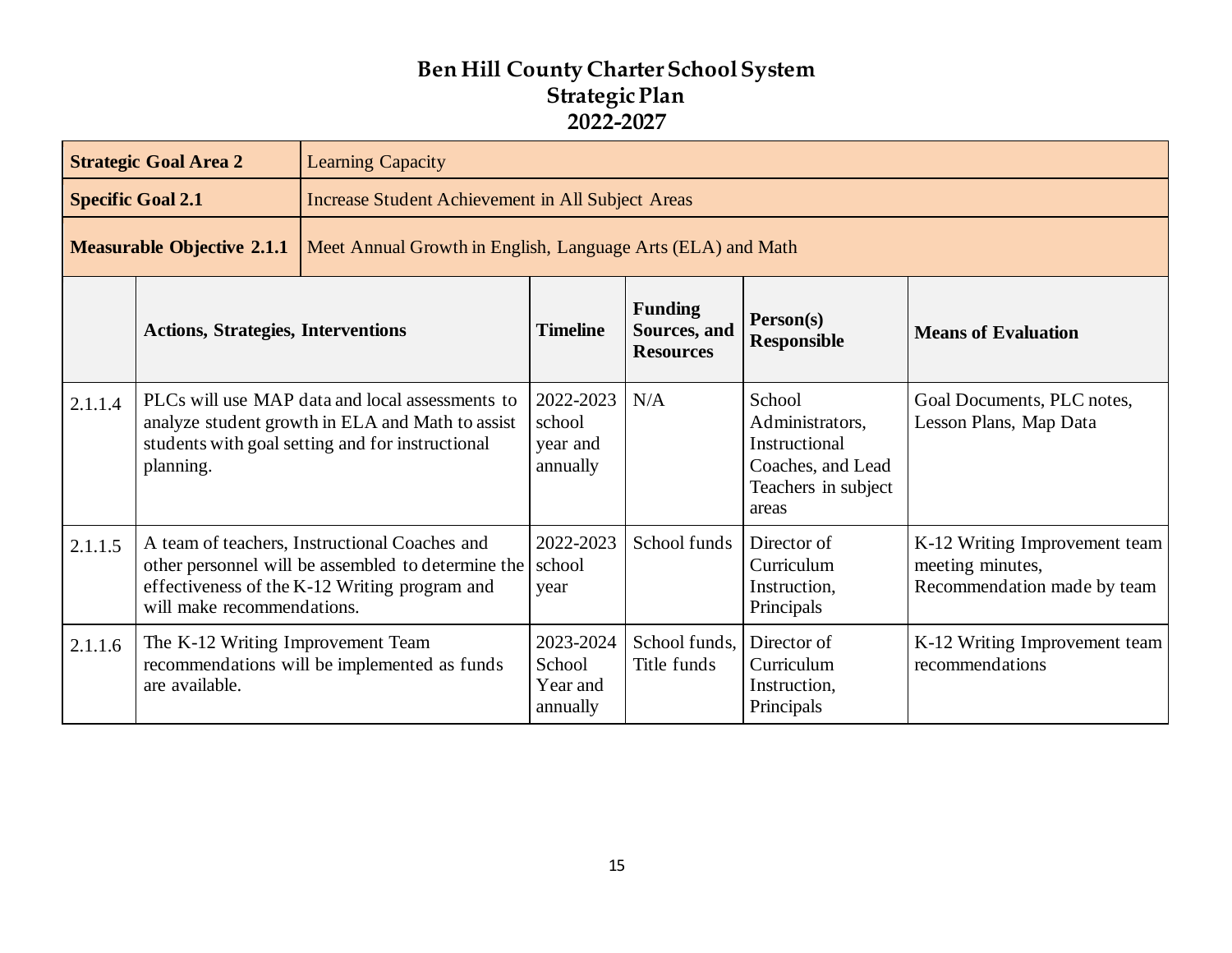|                                                                                                                                                                          | <b>Strategic Goal Area 2</b><br><b>Learning Capacity</b>                                                                                                            |                                                                                                                                                      |                                             |                                                    |                                                                                      |                                                     |  |
|--------------------------------------------------------------------------------------------------------------------------------------------------------------------------|---------------------------------------------------------------------------------------------------------------------------------------------------------------------|------------------------------------------------------------------------------------------------------------------------------------------------------|---------------------------------------------|----------------------------------------------------|--------------------------------------------------------------------------------------|-----------------------------------------------------|--|
|                                                                                                                                                                          | <b>Specific Goal 2.1</b>                                                                                                                                            | <b>Increase Student Achievement in All Subject Areas</b>                                                                                             |                                             |                                                    |                                                                                      |                                                     |  |
| Increase Percentage of Students Mastering Grade-Level Expectations in Science and Social Studies as Shown<br><b>Measurable Objective 2.1.2</b><br>by Pre and Post-Tests. |                                                                                                                                                                     |                                                                                                                                                      |                                             |                                                    |                                                                                      |                                                     |  |
|                                                                                                                                                                          | <b>Timeline</b><br><b>Actions, Strategies, Interventions</b>                                                                                                        |                                                                                                                                                      |                                             | <b>Funding</b><br>Sources, and<br><b>Resources</b> | Person(s)<br><b>Responsible</b>                                                      | <b>Means of Evaluation</b>                          |  |
| 2.1.2.1                                                                                                                                                                  |                                                                                                                                                                     | Identify and provide meaningful Professional<br>Learning and/or Staff Development to improve<br>teacher effectiveness in science and social studies. | 2022-2023<br>school<br>year and<br>annually | PL                                                 | Director of<br>Curriculum<br>Instruction,<br>Instructional<br>Coaches,<br>Principals | Notes, Documents from Staff<br>Development training |  |
| 2.1.2.2                                                                                                                                                                  | Content PLC teams will research possible<br>assessments available to collect student<br>achievement data in science and social studies and<br>determine next steps. |                                                                                                                                                      | 2023-2024<br>school<br>year                 | N/A                                                | Instructional<br>Coaches,<br>Principal                                               | Team minutes and sign-in sheets                     |  |
| 2.1.2.3                                                                                                                                                                  | determined.                                                                                                                                                         | Implement next steps of content PLC teams as                                                                                                         | 2024-2025<br>school<br>year                 | Title funds                                        | Instructional<br>Coaches,<br>Principals                                              | Student data, PLC minutes                           |  |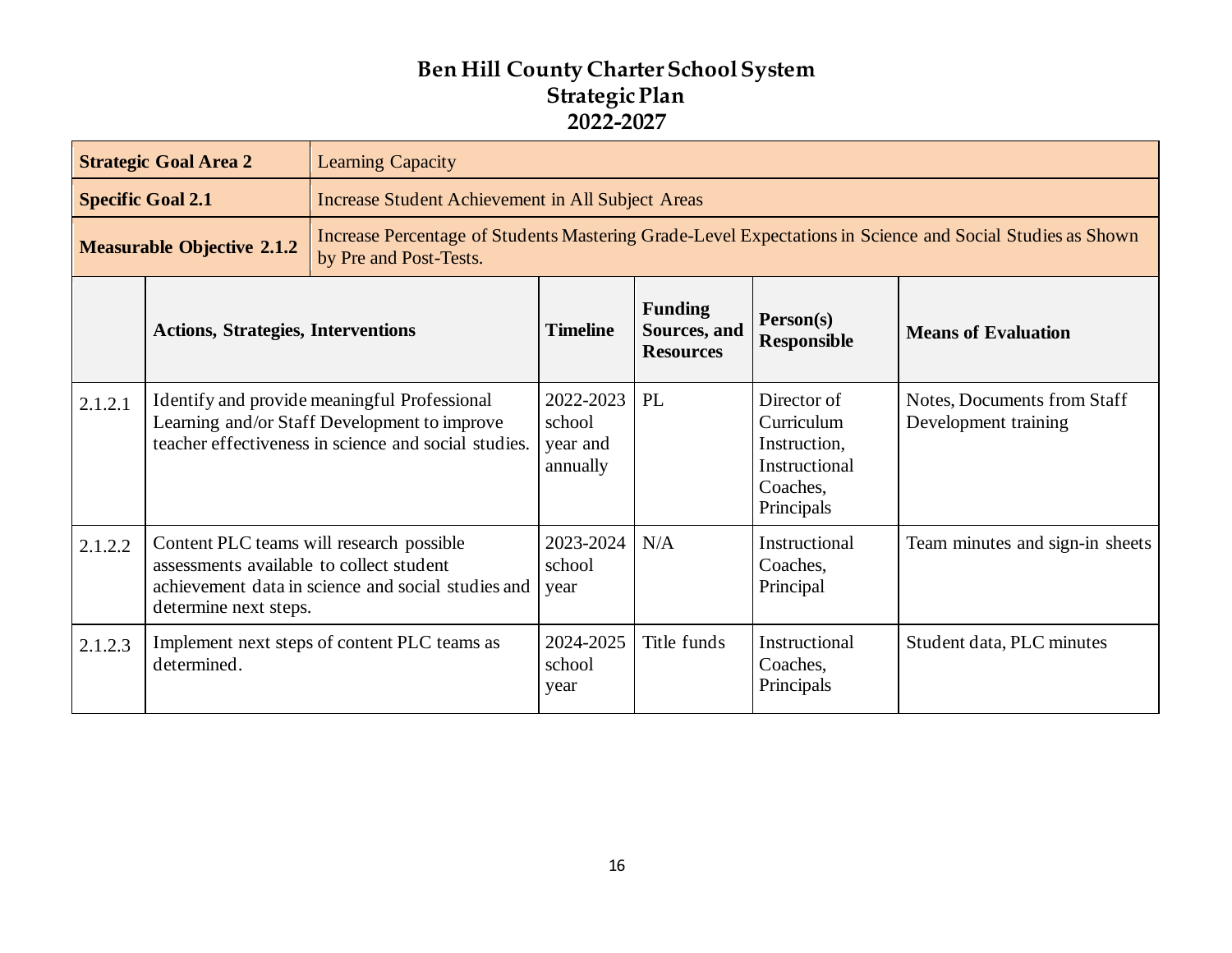|                                                                                        | <b>Strategic Goal Area 2</b><br><b>Learning Capacity</b>                                                                                                                          |                                                                                                    |                                |                                                    |                                                                                                           |                                                                   |
|----------------------------------------------------------------------------------------|-----------------------------------------------------------------------------------------------------------------------------------------------------------------------------------|----------------------------------------------------------------------------------------------------|--------------------------------|----------------------------------------------------|-----------------------------------------------------------------------------------------------------------|-------------------------------------------------------------------|
|                                                                                        | <b>Specific Goal 2.2</b>                                                                                                                                                          | Perfect Instructional Best Practices to Ensure Teacher Effectiveness and Student Learning          |                                |                                                    |                                                                                                           |                                                                   |
| <b>Measurable Objective 2.2.1</b><br><b>Improve Vertical Alignment in Math and ELA</b> |                                                                                                                                                                                   |                                                                                                    |                                |                                                    |                                                                                                           |                                                                   |
|                                                                                        | <b>Actions, Strategies, Interventions</b>                                                                                                                                         |                                                                                                    |                                | <b>Funding</b><br>Sources, and<br><b>Resources</b> | Person(s)<br><b>Responsible</b>                                                                           | <b>Means of Evaluation</b>                                        |
| 2.2.1.1                                                                                |                                                                                                                                                                                   | A committee of representatives from each school<br>will meet to determine vertical alignment K-12. | May, 2022                      | <b>Fund 150</b>                                    | Director of<br>Curriculum<br>Instruction,<br>Principals,<br>Instructional<br>Coaches                      | Vertical Alignment Document                                       |
| 2.2.1.2                                                                                | Vertical Alignment Committee representatives<br>will redeliver information determined in<br>committee meetings to PLC teams. A Digital copy<br>of vertical alignment will follow. |                                                                                                    | August,<br>2022                | N/A                                                | Vertical<br>Alignment<br>Committee<br>Members,<br>Director of<br>Curriculum<br>Instruction,<br>Principals | Notes from August PLC<br>Meetings where redelivery takes<br>place |
| 2.2.1.3                                                                                | middle, end).                                                                                                                                                                     | District level vertical alignment monitoring will<br>be done at least 3 times per year (beginning, | August<br>2022 and<br>annually | N/A                                                | Director of<br>Curriculum<br>Instruction,<br>Principals                                                   | Notes from PLC meetings                                           |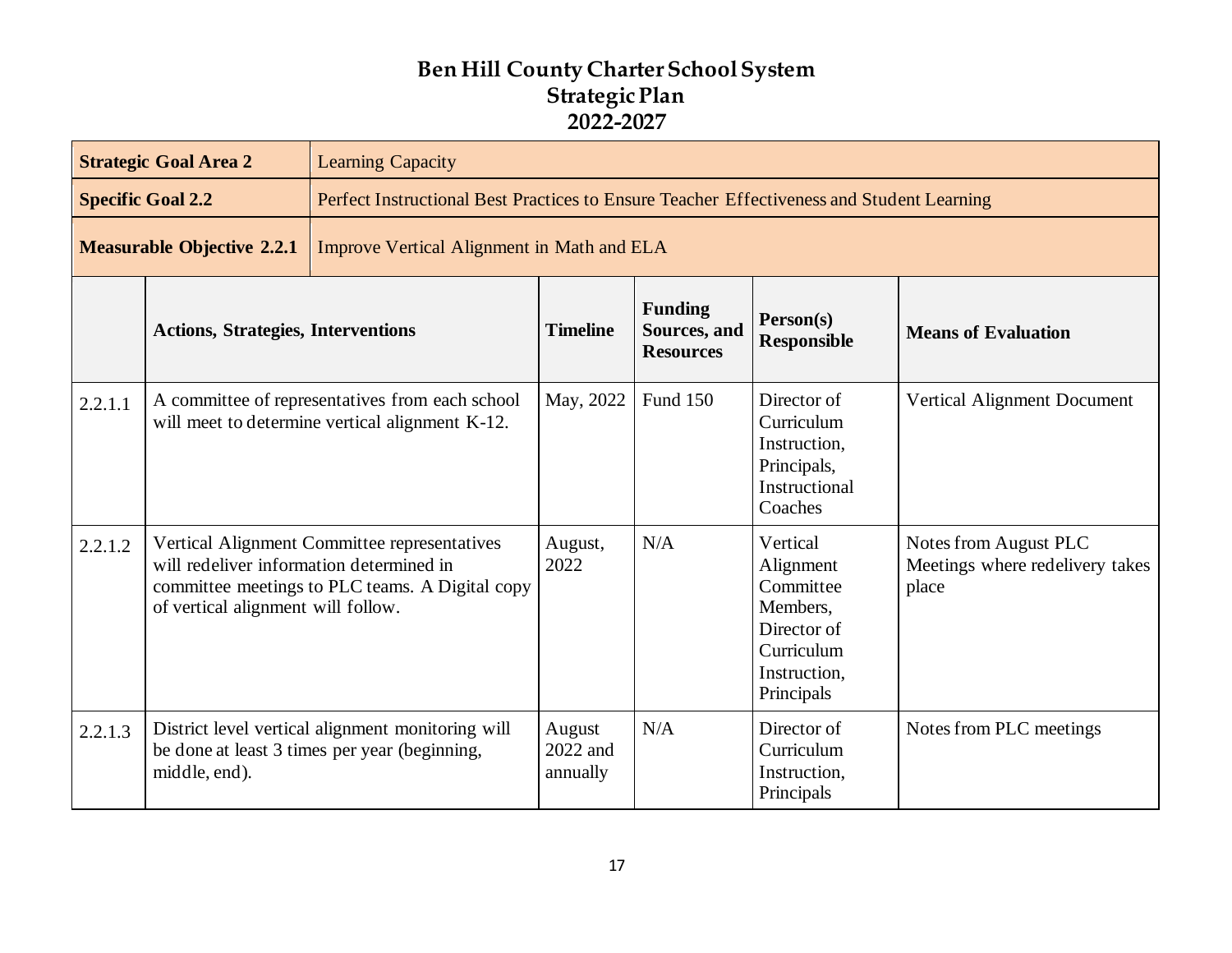|                                                                                 | <b>Strategic Goal Area 2</b>              | <b>Learning Capacity</b>                                                                                                                                                                            |                              |                                                    |                                                             |                                                                                                                                                                                                                                                                               |  |
|---------------------------------------------------------------------------------|-------------------------------------------|-----------------------------------------------------------------------------------------------------------------------------------------------------------------------------------------------------|------------------------------|----------------------------------------------------|-------------------------------------------------------------|-------------------------------------------------------------------------------------------------------------------------------------------------------------------------------------------------------------------------------------------------------------------------------|--|
|                                                                                 | <b>Specific Goal 2.2</b>                  | Perfect Instructional Best Practices to Ensure Teacher Effectiveness and Student Learning                                                                                                           |                              |                                                    |                                                             |                                                                                                                                                                                                                                                                               |  |
| <b>Measurable Objective 2.2.1</b><br>Improve Vertical Alignment in Math and ELA |                                           |                                                                                                                                                                                                     |                              |                                                    |                                                             |                                                                                                                                                                                                                                                                               |  |
|                                                                                 | <b>Actions, Strategies, Interventions</b> |                                                                                                                                                                                                     | <b>Timeline</b>              | <b>Funding</b><br>Sources, and<br><b>Resources</b> | Person(s)<br><b>Responsible</b>                             | <b>Means of Evaluation</b>                                                                                                                                                                                                                                                    |  |
| 2.2.1.4                                                                         |                                           | PLC days will be used to meet vertically per<br>school to consider/discuss vertical alignment.<br>These meeting dates will be included on the<br>school system calendar for all teachers to attend. | 2022-2023<br>and<br>annually | N/A                                                | Director of<br>Curriculum<br>Instruction,<br>Superintendent | School System Calendar, Sign-<br>In sheets from Vertical<br>Alignment Meeting which occur<br>on PLC Dates. Documents from<br>the Vertical Alignment Meetings<br>(To include copies of Power-<br>Point used, hand-outs to<br>participants, copies of charts<br>generated etc.) |  |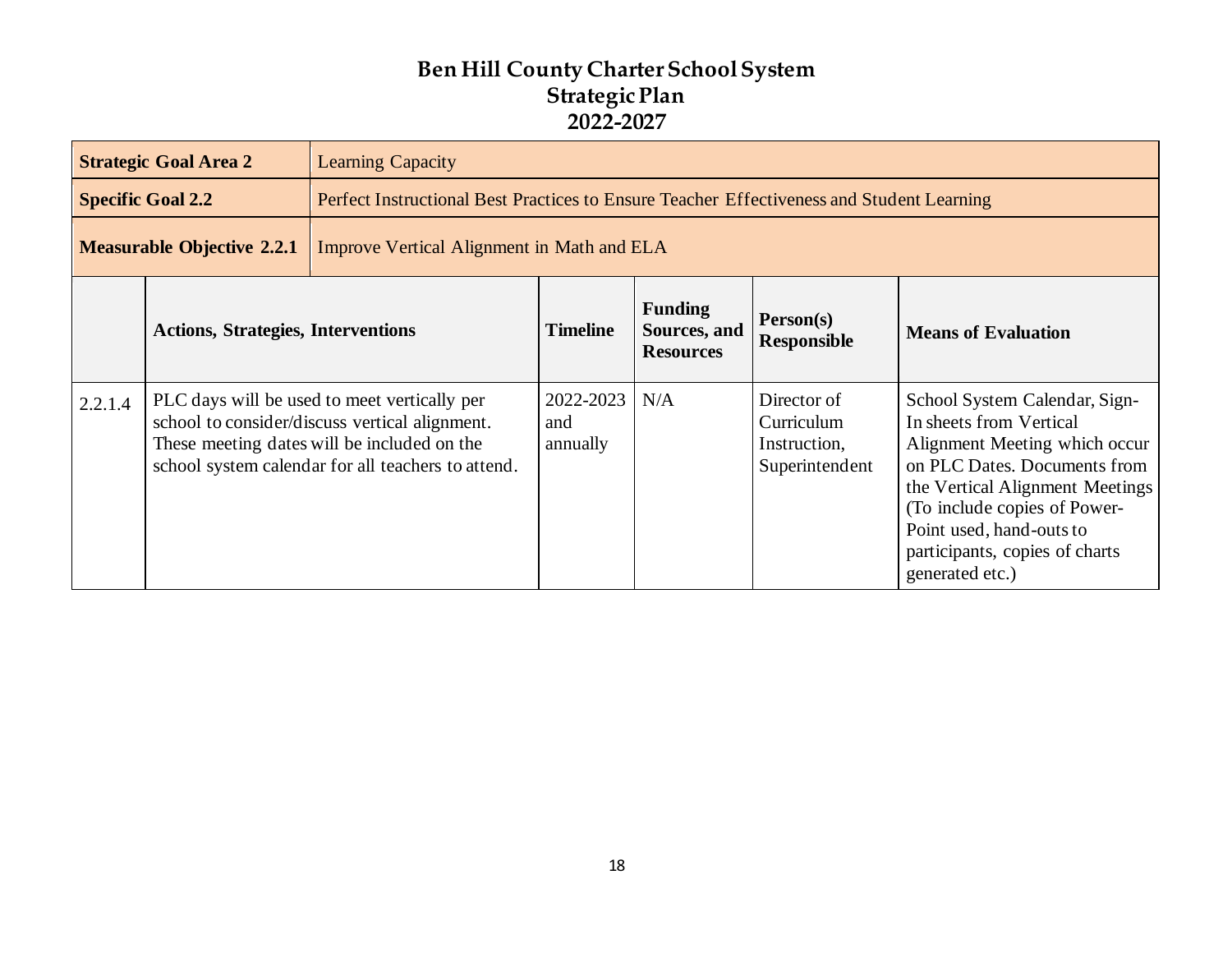|         | <b>Strategic Goal Area 2</b>                                                                                                                                                                                                            | <b>Learning Capacity</b>                                                                              |                                             |                                                    |                                                                                                |                                                                                                          |  |  |
|---------|-----------------------------------------------------------------------------------------------------------------------------------------------------------------------------------------------------------------------------------------|-------------------------------------------------------------------------------------------------------|---------------------------------------------|----------------------------------------------------|------------------------------------------------------------------------------------------------|----------------------------------------------------------------------------------------------------------|--|--|
|         | <b>Specific Goal 2.2</b>                                                                                                                                                                                                                | Perfect Instructional Best Practices to Ensure Teacher Effectiveness and Student Learning             |                                             |                                                    |                                                                                                |                                                                                                          |  |  |
|         | <b>Measurable Objective 2.2.2</b>                                                                                                                                                                                                       | <b>Improve Tier 1 Instruction to Improve Student Achievement</b>                                      |                                             |                                                    |                                                                                                |                                                                                                          |  |  |
|         | <b>Actions, Strategies, Interventions</b>                                                                                                                                                                                               |                                                                                                       | <b>Timeline</b>                             | <b>Funding</b><br>Sources, and<br><b>Resources</b> | Person(s)<br><b>Responsible</b>                                                                | <b>Means of Evaluation</b>                                                                               |  |  |
| 2.2.2.1 | Provide PL in Best Practices to all teachers<br>continuously as requested by Instructional<br>Coaches, Principals, Teachers. Provide at a<br>minimum two yearly PL activities that focus on<br>perfecting instructional best practices. |                                                                                                       | 2022-2023<br>school<br>year and<br>annually | PL funds<br>Title funds                            | Director of<br>Curriculum and<br>Instruction,<br>Instructional<br>Coaches                      | Professional Learning<br>documents                                                                       |  |  |
| 2.2.2.2 | Introduction of Google for Education will be<br>given, and on-going support will be provided<br>during the school year.                                                                                                                 |                                                                                                       | 2022-2023<br>school<br>year and<br>annually | N/A                                                | Director of<br>Technology,<br>Instructional<br>Technology<br>Coaches                           | Documents from Introduction of<br>Google for Education and<br>schedules of dates support is<br>provided. |  |  |
| 2.2.2.3 | Monitoring of Best Practices by school level<br>administrators and system level administrators.<br>This will become part of teacher observations as<br>needed.                                                                          |                                                                                                       | 2022-2023<br>school<br>year and<br>annually | N/A                                                | Director of<br>Curriculum<br>Instruction,<br>Superintendent                                    | Observation data from School<br>and System level Administrators<br>and Instructional Coaches             |  |  |
| 2.2.2.4 | PL provided as needed.                                                                                                                                                                                                                  | <b>Implement Project Based Learning Framework</b><br>options in Tier 1 Instruction with resources and | 2022-2023<br>school year<br>and annually    | Title, General                                     | Director of Curriculum<br>Instruction, School<br>Administrators,<br><b>Instructional Coach</b> | Documents from Introduction of<br><b>Project Based Learning</b>                                          |  |  |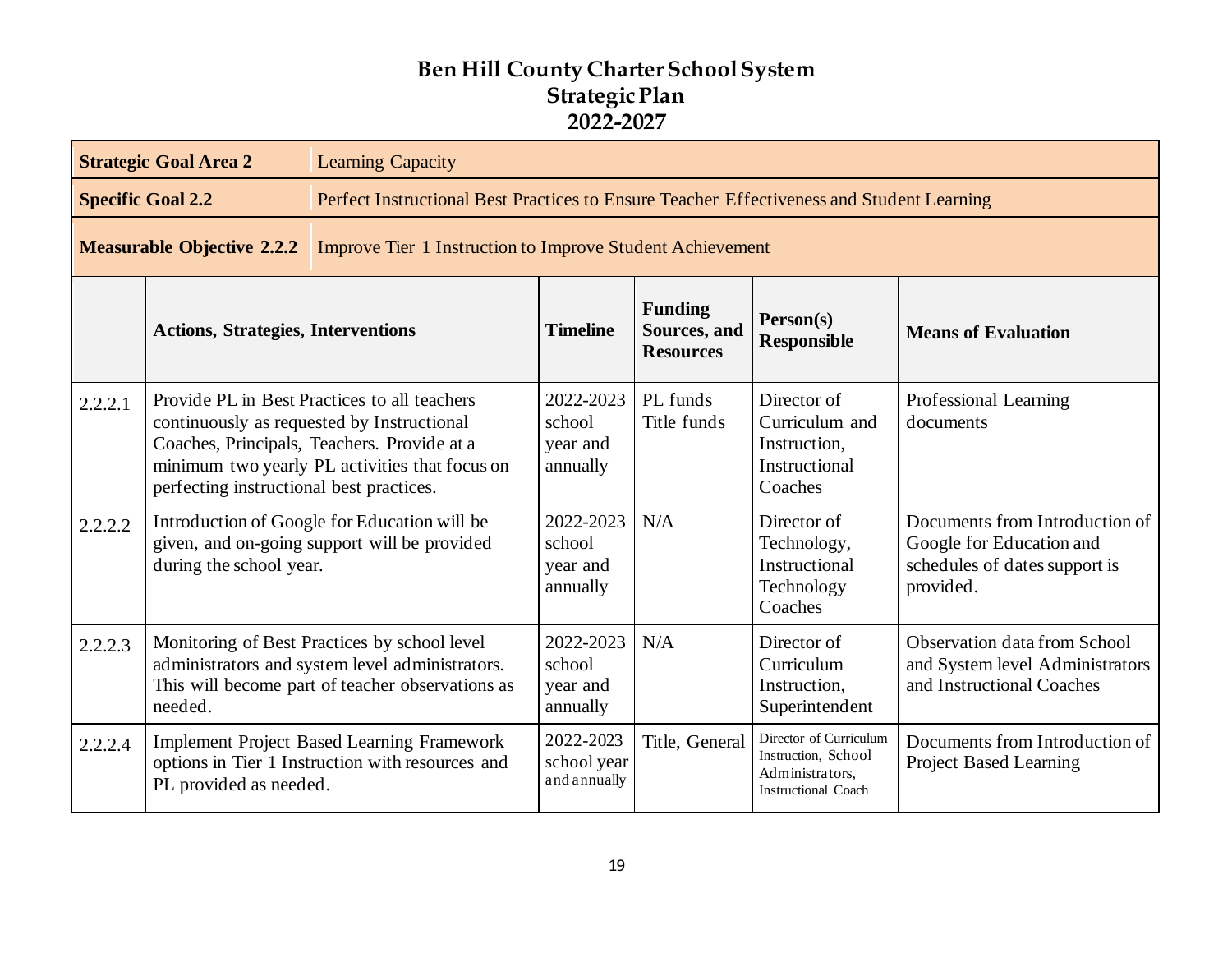|         | <b>Strategic Goal Area 2</b>                                                                                                   | <b>Learning Capacity</b>                                                                          |                                             |                                                                                           |                                                                                                          |                                                          |  |  |
|---------|--------------------------------------------------------------------------------------------------------------------------------|---------------------------------------------------------------------------------------------------|---------------------------------------------|-------------------------------------------------------------------------------------------|----------------------------------------------------------------------------------------------------------|----------------------------------------------------------|--|--|
|         | <b>Specific Goal 2.2</b>                                                                                                       |                                                                                                   |                                             | Perfect Instructional Best Practices to Ensure Teacher Effectiveness and Student Learning |                                                                                                          |                                                          |  |  |
|         | <b>Measurable Objective 2.2.2</b>                                                                                              | <b>Improve Tier 1 Instruction to Improve Student Achievement</b>                                  |                                             |                                                                                           |                                                                                                          |                                                          |  |  |
|         | <b>Actions, Strategies, Interventions</b>                                                                                      |                                                                                                   | <b>Timeline</b>                             | <b>Funding</b><br>Sources, and<br><b>Resources</b>                                        | Person(s)<br><b>Responsible</b>                                                                          | <b>Means of Evaluation</b>                               |  |  |
| 2.2.2.5 | Limit classroom interruptions to increase student<br>time on task.                                                             |                                                                                                   | 2022-2023<br>school<br>year and<br>annually | N/A                                                                                       | School<br>Administrators,<br>Instructional<br>Coaches                                                    | Log of Classroom Interruptions<br>(secretary/office aid) |  |  |
| 2.2.2.6 | Provide classroom management and social-<br>emotional Professional Learning to improve<br>student engagement and time on task. |                                                                                                   | 2022-2023<br>school<br>year and<br>annually | PL, Title,<br>General                                                                     | Director of<br>Curriculum<br>Instruction,<br>Principals, Dean<br>of Students,<br>Assistant<br>Principals | Professional learning documents                          |  |  |
| 2.2.2.7 | strategies.                                                                                                                    | Provide opportunities for teachers to observe<br>effective classroom management and instructional | 2022-2023<br>school<br>year and<br>annually | General,<br>School                                                                        | Instructional<br>Coaches,<br>Principals                                                                  | Schedule of classroom<br>observations                    |  |  |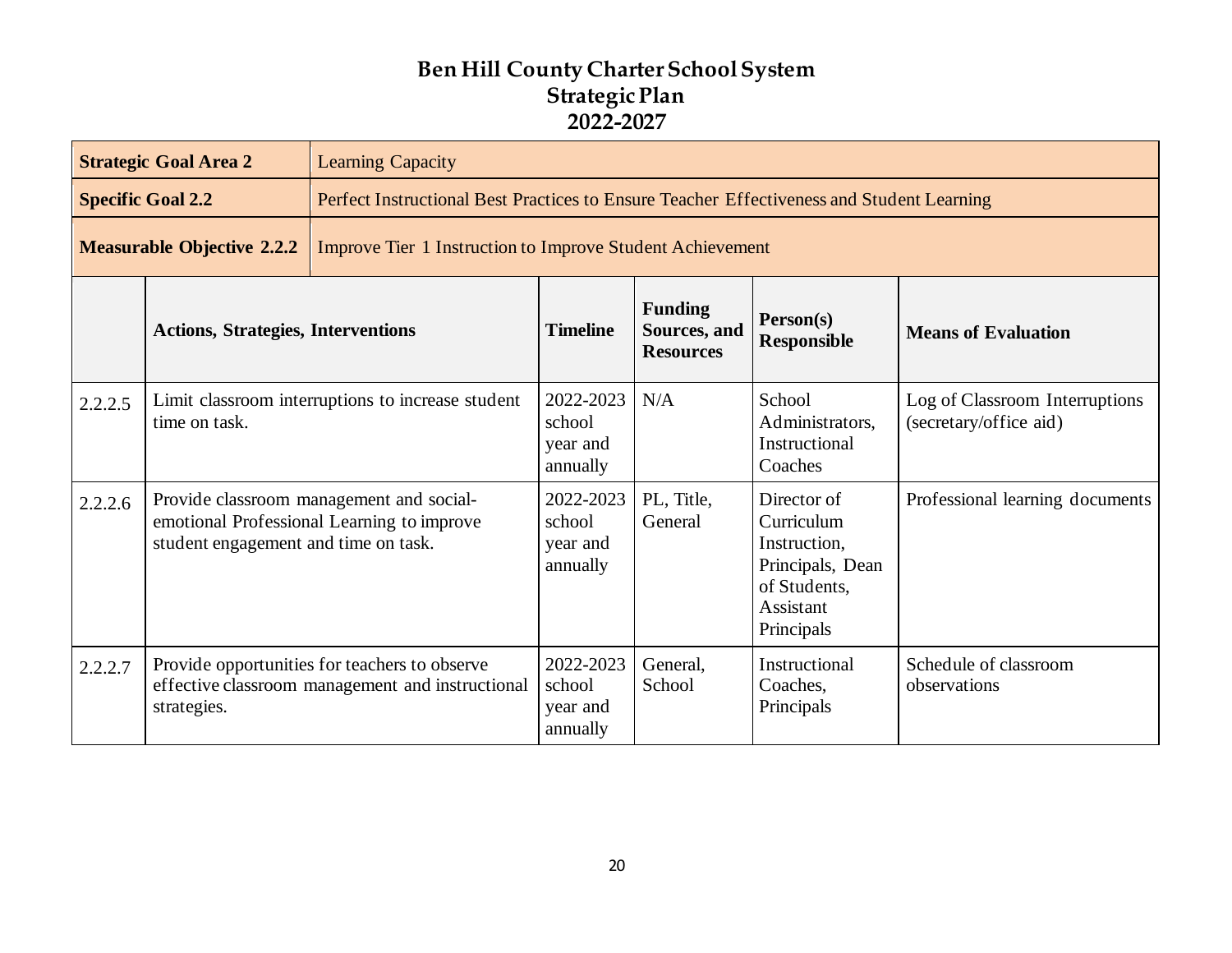|         | <b>Strategic Goal Area 2</b>                                                                                                                                             | <b>Learning Capacity</b>                                                                                                                  |                                             |                                                    |                                                                                                |                            |
|---------|--------------------------------------------------------------------------------------------------------------------------------------------------------------------------|-------------------------------------------------------------------------------------------------------------------------------------------|---------------------------------------------|----------------------------------------------------|------------------------------------------------------------------------------------------------|----------------------------|
|         | <b>Specific Goal 2.2</b>                                                                                                                                                 | Perfect Instructional Best Practices to Ensure Teacher Effectiveness and Student Learning                                                 |                                             |                                                    |                                                                                                |                            |
|         | <b>Measurable Objective 2.2.2</b>                                                                                                                                        | <b>Improve Tier 1 Instruction to Improve Student Achievement</b>                                                                          |                                             |                                                    |                                                                                                |                            |
|         | <b>Actions, Strategies, Interventions</b>                                                                                                                                |                                                                                                                                           | <b>Timeline</b>                             | <b>Funding</b><br>Sources, and<br><b>Resources</b> | Person(s)<br><b>Responsible</b>                                                                | <b>Means of Evaluation</b> |
| 2.2.2.8 | Develop a system-wide discipline process that<br>includes schools and parents to ensure classroom<br>environments are conducive to the teaching and<br>learning process. |                                                                                                                                           | 2022-2023<br>school<br>year and<br>annually | Title, general                                     | Superintendent,<br>Parents, School<br>Representative,<br><b>System Level</b><br>Administrators | School Discipline Data     |
| 2.2.2.9 |                                                                                                                                                                          | Review System-Wide Attendance Plan and<br>determine ways to ensure its implementation and<br>provide ways to monitor that implementation. | 2022-2023<br>school<br>year                 | N/A                                                | Superintendent,<br><b>System Level</b><br>Administrators,<br>Principals                        | Attendance Data            |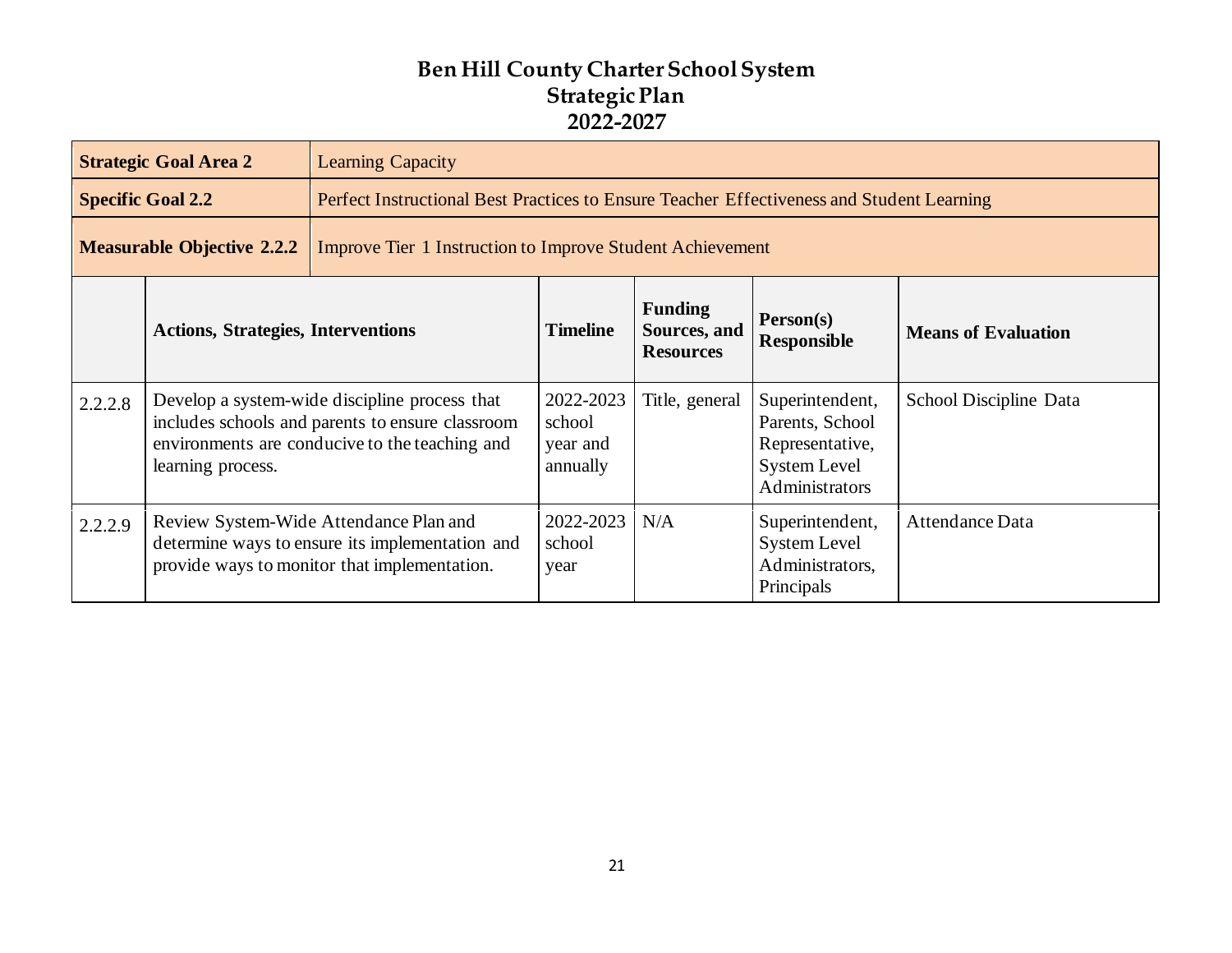|         | <b>Strategic Goal Area 2</b>                                                                                      | <b>Learning Capacity</b> |                              |                                                                   |                                                                                                                                                            |                                         |  |
|---------|-------------------------------------------------------------------------------------------------------------------|--------------------------|------------------------------|-------------------------------------------------------------------|------------------------------------------------------------------------------------------------------------------------------------------------------------|-----------------------------------------|--|
|         | <b>Specific Goal 2.3</b>                                                                                          |                          |                              | Provide Early Learning to All 3 and 4 Years Old in the Community. |                                                                                                                                                            |                                         |  |
|         | <b>Measurable Objective 2.3.1</b><br>Expand Early Learning Opportunities to Improve Student Success in all Areas. |                          |                              |                                                                   |                                                                                                                                                            |                                         |  |
|         | <b>Actions, Strategies, Interventions</b>                                                                         |                          |                              | <b>Funding</b><br>Sources, and<br><b>Resources</b>                | Person(s)<br><b>Responsible</b>                                                                                                                            | <b>Means of Evaluation</b>              |  |
| 2.3.1.1 | Promote Pre-K through community events.                                                                           |                          | 2022-2023<br>and<br>annually | PreK and<br>school funds,<br>L <sub>4</sub> G <sub>A</sub>        | Pre-K Principal<br>and staff,<br>Primary School<br>Principal and K<br>Teachers,<br>Coordinator of<br><b>Public and Parent</b><br>Engagement,<br><b>BOE</b> | Pre-K Enrollment Data                   |  |
| 2.3.1.2 | Expand the number of 3- and 4-year-old<br>classrooms and increase staff and resources as<br>needed.               |                          | 2022-2023<br>and<br>annually | General<br>Funds, L4GA                                            | PreK Principal,<br>Executive<br>Director of<br>Human<br>Resources,<br>Superintendent                                                                       | Student enrollment data and<br>staffing |  |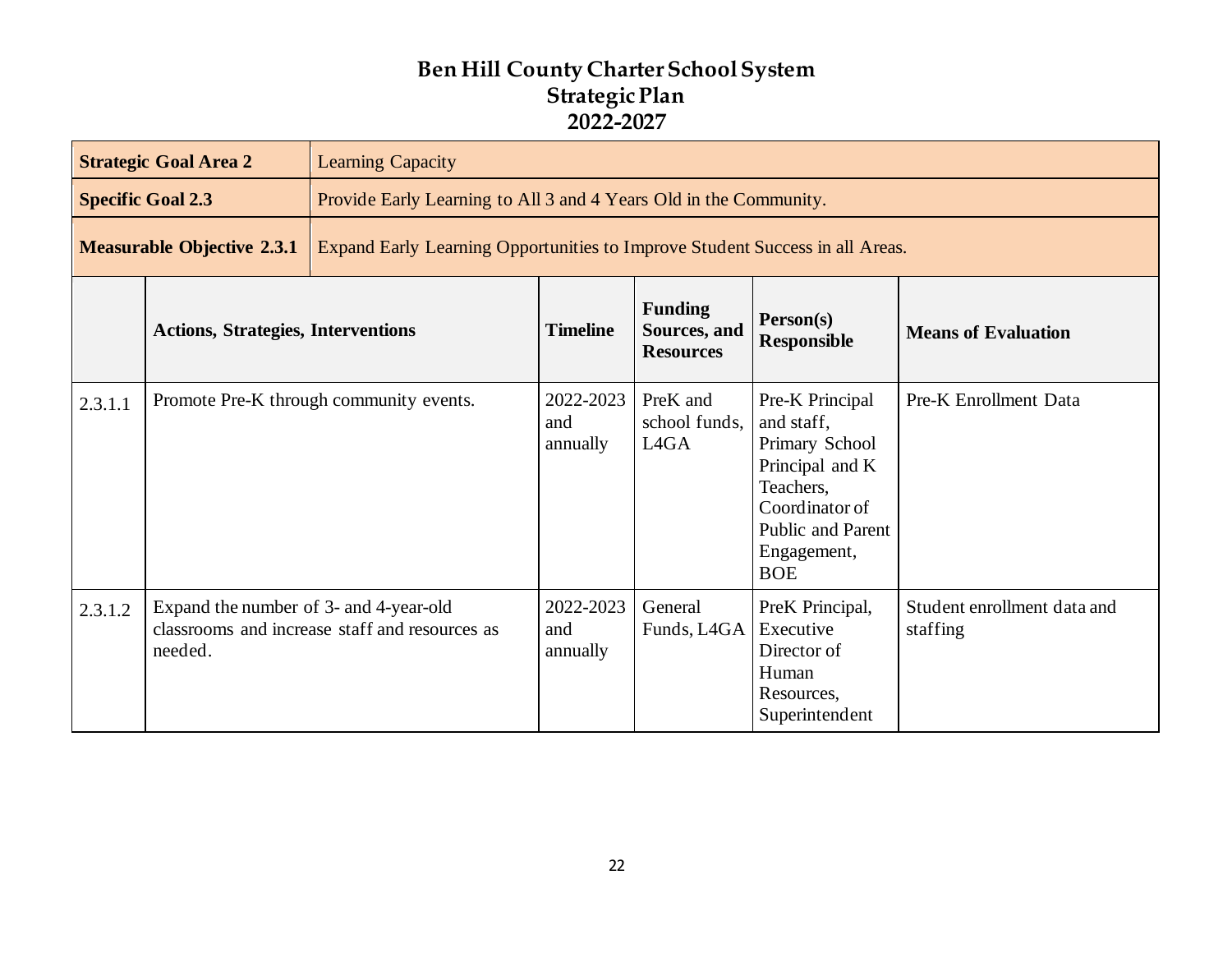|         | <b>Strategic Goal Area 3</b>                                                                                                                                                   | <b>Resource Capacity</b>                                                                   |                                                                                        |                                                                                   |                                 |                                                                                       |  |  |  |
|---------|--------------------------------------------------------------------------------------------------------------------------------------------------------------------------------|--------------------------------------------------------------------------------------------|----------------------------------------------------------------------------------------|-----------------------------------------------------------------------------------|---------------------------------|---------------------------------------------------------------------------------------|--|--|--|
|         | <b>Specific Goal 3.1</b>                                                                                                                                                       |                                                                                            | Ensure that the Five-Year Facility Plan is Compatible with Current Needs and Resources |                                                                                   |                                 |                                                                                       |  |  |  |
|         | <b>Measurable Objective 3.1.1</b>                                                                                                                                              | The Five-Year Facility Plan will be Reviewed and Updated Annually for the Next Five Years. |                                                                                        |                                                                                   |                                 |                                                                                       |  |  |  |
|         | <b>Actions, Strategies, Interventions</b>                                                                                                                                      |                                                                                            | <b>Timeline</b>                                                                        | <b>Funding</b><br>Sources, and<br><b>Resources</b>                                | Person(s)<br><b>Responsible</b> | <b>Means of Evaluation</b>                                                            |  |  |  |
| 3.1.1.1 | Audit and Reform Facilities Review Team to<br>ensure representation from all stakeholders.                                                                                     |                                                                                            | Sept 2022<br>and<br>annually                                                           | N/A                                                                               | <b>Facilities</b><br>Manager    | Annual Report presented To<br><b>BOE from Facilities Review</b><br>Team               |  |  |  |
| 3.1.1.2 | Facilities Review Team will seek input from all<br>stakeholders (to include but not be limited to:<br>Teacher representatives, Technology Directors,<br>Administrators, etc.). |                                                                                            | Aug 2022-<br>March 2023<br>and<br>annually                                             | N/A                                                                               | <b>Facilities</b><br>Manager    | Addendums to Report<br>Various survey results<br>Agendas from applicable<br>meetings. |  |  |  |
| 3.1.1.3 | Facilities Review Team will review and revise<br>the Facilities Plan.                                                                                                          |                                                                                            | April 2023<br>and<br>annually                                                          | N/A                                                                               | Facilities<br>Manager           | Annual Report presented to<br><b>BOE from Facilities Review</b><br>Team               |  |  |  |
| 3.1.1.4 | Findings of Facilities Review Team will be acted<br>on as funds are secured.                                                                                                   |                                                                                            | Annually                                                                               | <b>ELOST</b><br><b>Capital Outlay</b><br><b>Bonds</b><br>Ad valorem<br>Endowments | Superintendent<br><b>BOE</b>    | Physical evidence of facilities<br>updates<br>Facilities Reports to the BOE           |  |  |  |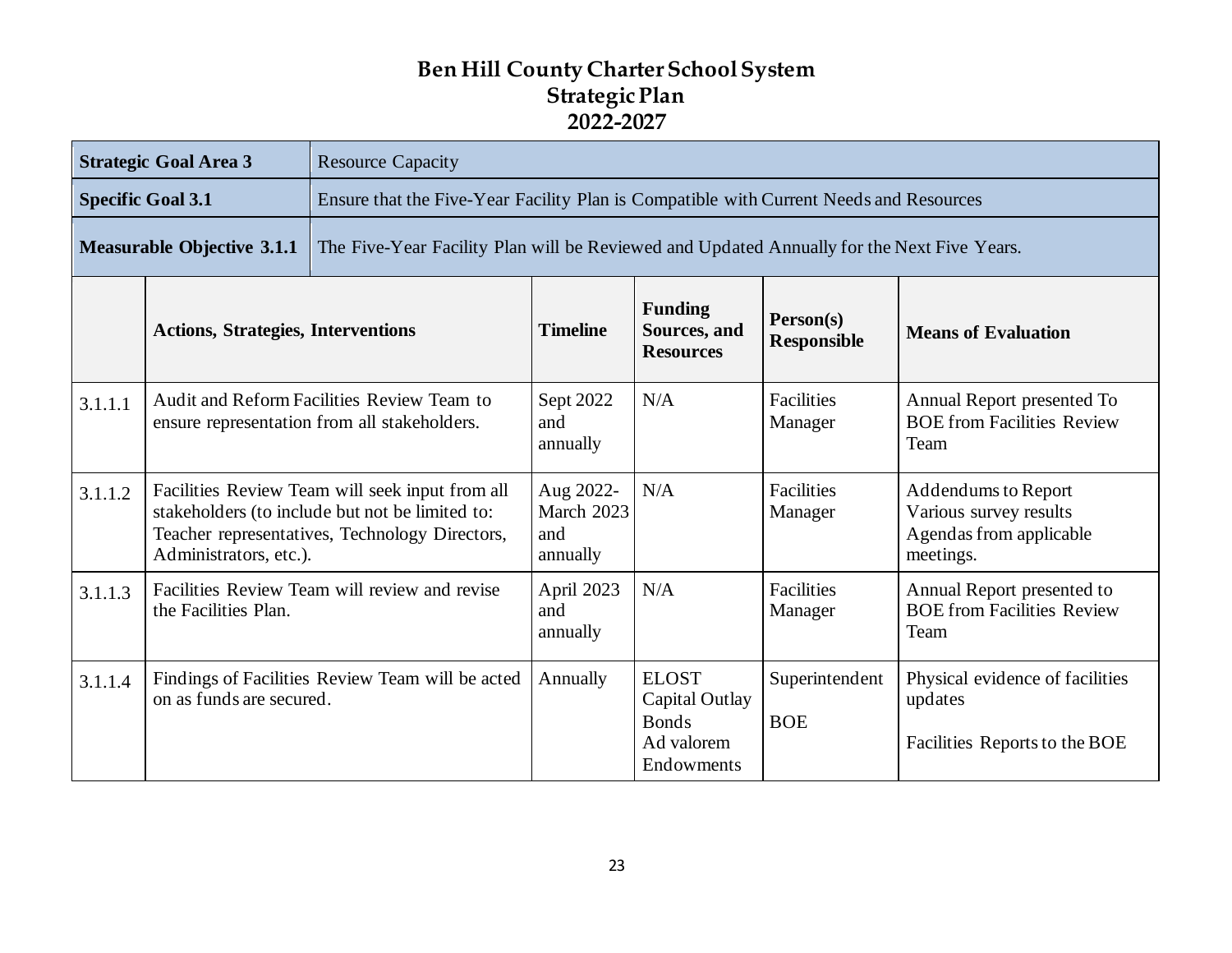|         | <b>Strategic Goal Area 3</b>                                                                                                                                                   | <b>Resource Capacity</b>                                                                     |                                            |                                                              |                                 |                                                                                      |  |  |
|---------|--------------------------------------------------------------------------------------------------------------------------------------------------------------------------------|----------------------------------------------------------------------------------------------|--------------------------------------------|--------------------------------------------------------------|---------------------------------|--------------------------------------------------------------------------------------|--|--|
|         | <b>Specific Goal 3.2</b>                                                                                                                                                       | Ensure that the Five-Year Technology Plan is Compatible with Current Needs and Resources     |                                            |                                                              |                                 |                                                                                      |  |  |
|         | <b>Measurable Objective 3.2.1</b>                                                                                                                                              | The Five-Year Technology Plan will be Reviewed and Updated Annually for the Next Five Years. |                                            |                                                              |                                 |                                                                                      |  |  |
|         | <b>Actions, Strategies, Interventions</b>                                                                                                                                      |                                                                                              | <b>Timeline</b>                            | <b>Funding</b><br>Sources, and<br><b>Resources</b>           | Person(s)<br><b>Responsible</b> | <b>Means of Evaluation</b>                                                           |  |  |
| 3.2.1.1 | Audit and Reform Technology Review Team to<br>ensure representation from all stakeholders.                                                                                     |                                                                                              | Sept 2022<br>and<br>annually               | N/A                                                          | Technology<br>Director          | Report presented to BOE from<br><b>Technology Review Team</b>                        |  |  |
| 3.2.1.2 | Technology Review Team will seek input from all<br>stakeholders (to include but not be limited to:<br>Teacher representatives, Technology Directors,<br>Administrators, etc.). |                                                                                              | Aug 2022-<br>March 2023<br>and<br>annually | N/A                                                          | Technology<br><b>Director</b>   | Addendums to Report<br>Various survey results<br>Agendas from applicable<br>meetings |  |  |
| 3.2.1.3 | Technology Review Team will review and revise<br>the Technology Plan.                                                                                                          |                                                                                              | April 2023<br>and<br>annually              | N/A                                                          | Technology<br>Director          | Report presented to BOE from<br><b>Technology Review Team</b>                        |  |  |
| 3.2.1.4 | acted on as funds are secured.                                                                                                                                                 | Findings of Technology Review Team will be                                                   | Annually                                   | <b>ELOST</b><br>Capital Outlay<br><b>Bonds</b><br>Ad valorem | Superintendent<br><b>BOE</b>    | Physical evidence of technology<br>implementation<br>Technology Reports to the BOE   |  |  |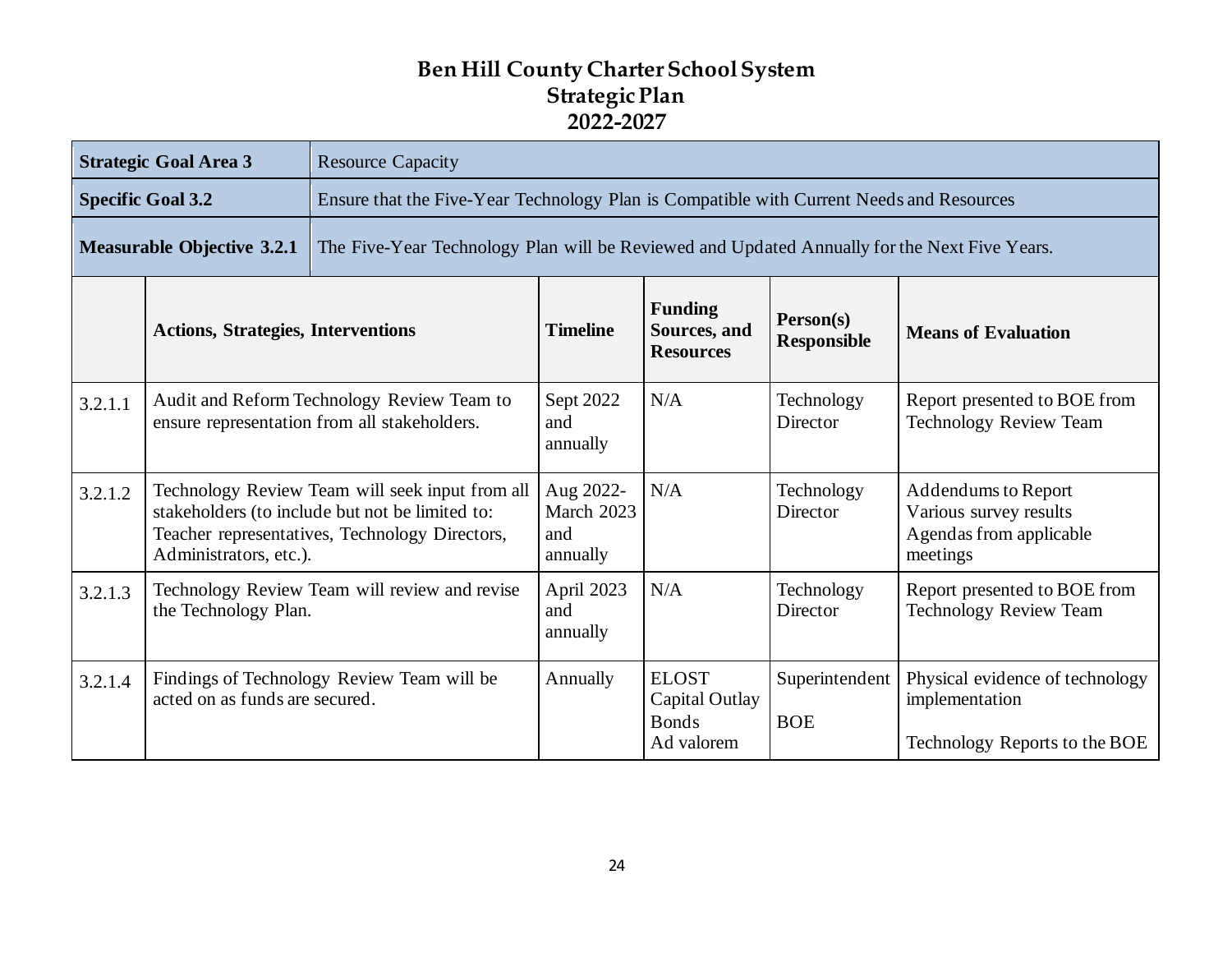|                                                                                                                                                                                                                       | <b>Strategic Goal Area 3</b>                                                                                                       | <b>Resource Capacity</b>                                                                       |                                                                                                                                                                                                           |                                                                      |                                                                                        |                                                             |  |
|-----------------------------------------------------------------------------------------------------------------------------------------------------------------------------------------------------------------------|------------------------------------------------------------------------------------------------------------------------------------|------------------------------------------------------------------------------------------------|-----------------------------------------------------------------------------------------------------------------------------------------------------------------------------------------------------------|----------------------------------------------------------------------|----------------------------------------------------------------------------------------|-------------------------------------------------------------|--|
|                                                                                                                                                                                                                       | <b>Specific Goal 3.3</b>                                                                                                           |                                                                                                | Continually Implement and Support effective Professional Learning Communities (PLCs) in the Ben Hill<br>County School System to Ensure Ben Hill County Schools Maintain a Diverse Highly Qualified Staff. |                                                                      |                                                                                        |                                                             |  |
| Provide a System for Monitoring, Supporting, and Improving Professional Learning Communities (PLCs) in<br><b>Measurable Objective 3.3.1</b><br>Each Ben Hill County Schools Beginning with the 2022-2023 School Year. |                                                                                                                                    |                                                                                                |                                                                                                                                                                                                           |                                                                      |                                                                                        |                                                             |  |
|                                                                                                                                                                                                                       | <b>Actions, Strategies, Interventions</b>                                                                                          |                                                                                                | <b>Timeline</b>                                                                                                                                                                                           | <b>Funding</b><br>Sources, and<br><b>Resources</b>                   | Person(s)<br><b>Responsible</b>                                                        | <b>Means of Evaluation</b>                                  |  |
| 3.3.1.1                                                                                                                                                                                                               | Re-establish non-negotiables of PLCs during Pre-<br>Planning PLC Day.                                                              |                                                                                                | <b>July 2022</b><br>and<br>annually                                                                                                                                                                       | N/A                                                                  | Director of<br>Curriculum &<br>Instruction,<br>Principals,<br>Instructional<br>Coaches | Agenda and minutes, Sign-in<br><b>Sheets, PLC Notebooks</b> |  |
| 3.3.1.2                                                                                                                                                                                                               | Establish a PLC Audit at each school to self-<br>reflect and measure the growth of school-level<br>PLCs to be completed quarterly. |                                                                                                | Beginning<br>$22 - 23$<br>School<br>Year<br>Quarterly                                                                                                                                                     | N/A                                                                  | Principals,<br>Instructional<br>Coaches                                                | <b>Quarterly PLC Audits</b>                                 |  |
| 3.3.1.3                                                                                                                                                                                                               | findings quarterly to identify and provide<br>growth.                                                                              | Create Needs Assessment based on PLC Audit<br>resources essential for individual schools' PLCs | Beginning<br>$22 - 23$<br>School<br>Year<br>Quarterly                                                                                                                                                     | L <sub>4</sub> G <sub>A</sub><br>PL Funding<br>School level<br>funds | Principals,<br>Instructional<br>Coaches                                                | <b>Results of Needs Assessment</b>                          |  |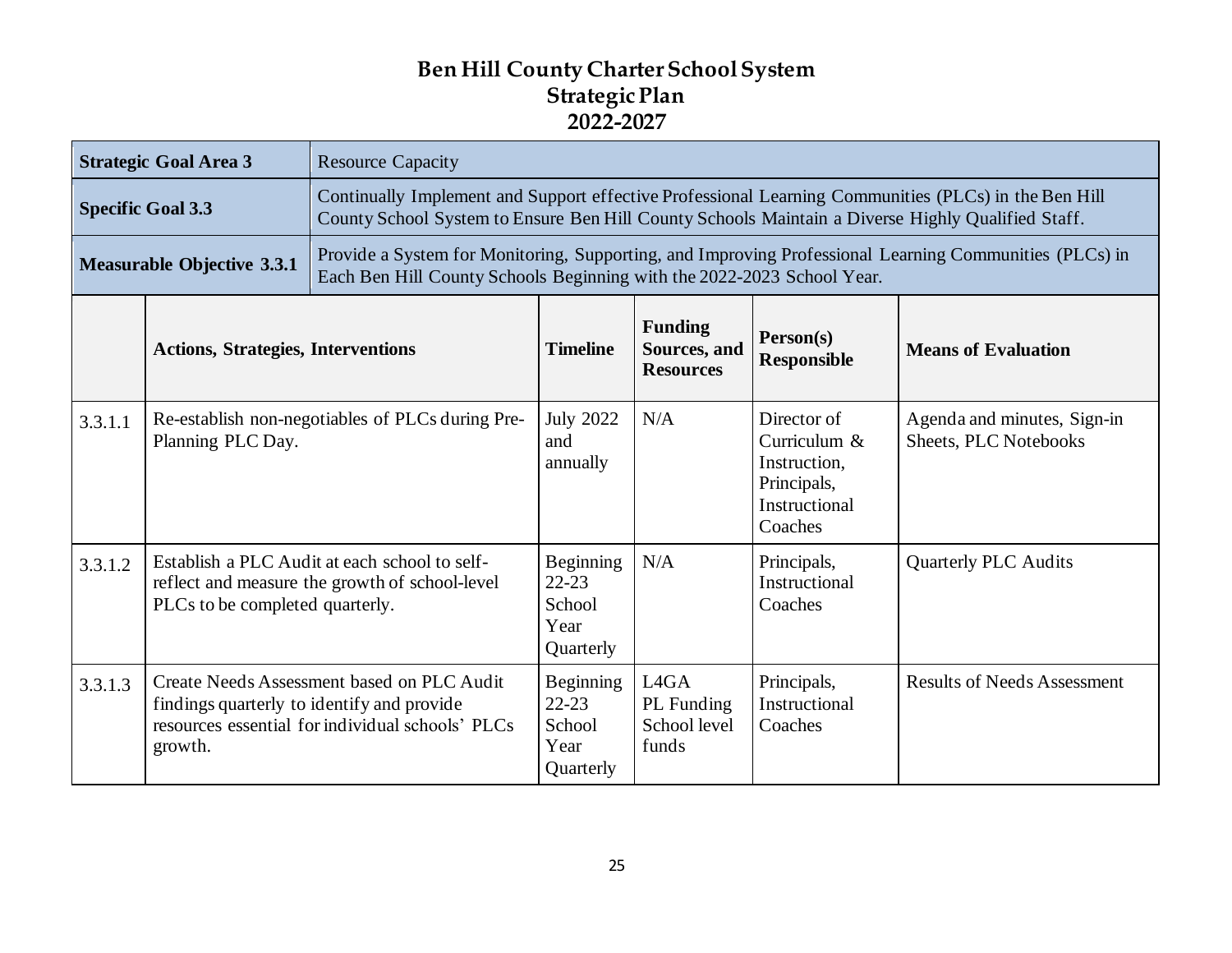|         | <b>Strategic Goal Area 4</b>                                                                                                                                                        | College and Career Readiness Capacity                                             |                                                                                 |                                                    |                                                                                                                    |                                                                                  |  |
|---------|-------------------------------------------------------------------------------------------------------------------------------------------------------------------------------------|-----------------------------------------------------------------------------------|---------------------------------------------------------------------------------|----------------------------------------------------|--------------------------------------------------------------------------------------------------------------------|----------------------------------------------------------------------------------|--|
|         | <b>Specific Goal 4.1</b>                                                                                                                                                            | Empower/Inspire/Prepare All Students for Post-Secondary College or Career Success |                                                                                 |                                                    |                                                                                                                    |                                                                                  |  |
|         | <b>Measurable Objective 4.1.1</b>                                                                                                                                                   | Implement an Employability K-12 (Employability Skills)                            |                                                                                 |                                                    |                                                                                                                    |                                                                                  |  |
|         | <b>Actions, Strategies, Interventions</b>                                                                                                                                           |                                                                                   | <b>Timeline</b>                                                                 | <b>Funding</b><br>Sources, and<br><b>Resources</b> | Person(s)<br><b>Responsible</b>                                                                                    | <b>Means of Evaluation</b>                                                       |  |
| 4.1.1.1 | <b>Conduct Local Business and Industries Survey</b><br>related to employability.                                                                                                    |                                                                                   | August<br>2022,<br>repeating<br>each year<br>at start of<br>school as<br>needed | N/A                                                | <b>CTAE</b> Director,<br>College and<br>Career Academy<br>(CCA) Board,<br>CEO College and<br><b>Career Academy</b> | Survey Document, Data, and<br>responses from survey                              |  |
| 4.1.1.2 | Select K-12 Career Employability Committee<br>from school level representatives to create<br>guidelines/common terminology for all K-12<br>based on Employability Community Survey. |                                                                                   | 2022-2023<br>school<br>year                                                     | Professional<br>Development                        | K-12 Career<br>Employability<br>Committee                                                                          | Sign-In sheets, Document of<br>guidelines/common terminology<br>that are created |  |
| 4.1.1.3 | <b>Implement Employability expectations</b><br>District-wide with Representatives from Career<br>Employability Committee redelivering guidelines<br>at all schools,                 |                                                                                   | 2023-2024<br>school<br>year and<br>annually                                     | N/A                                                | Career<br>Employability<br>Committee<br>Members,<br>Principals,<br>Superintendent                                  | Sign in Sheets from Redelivery<br>Meetings                                       |  |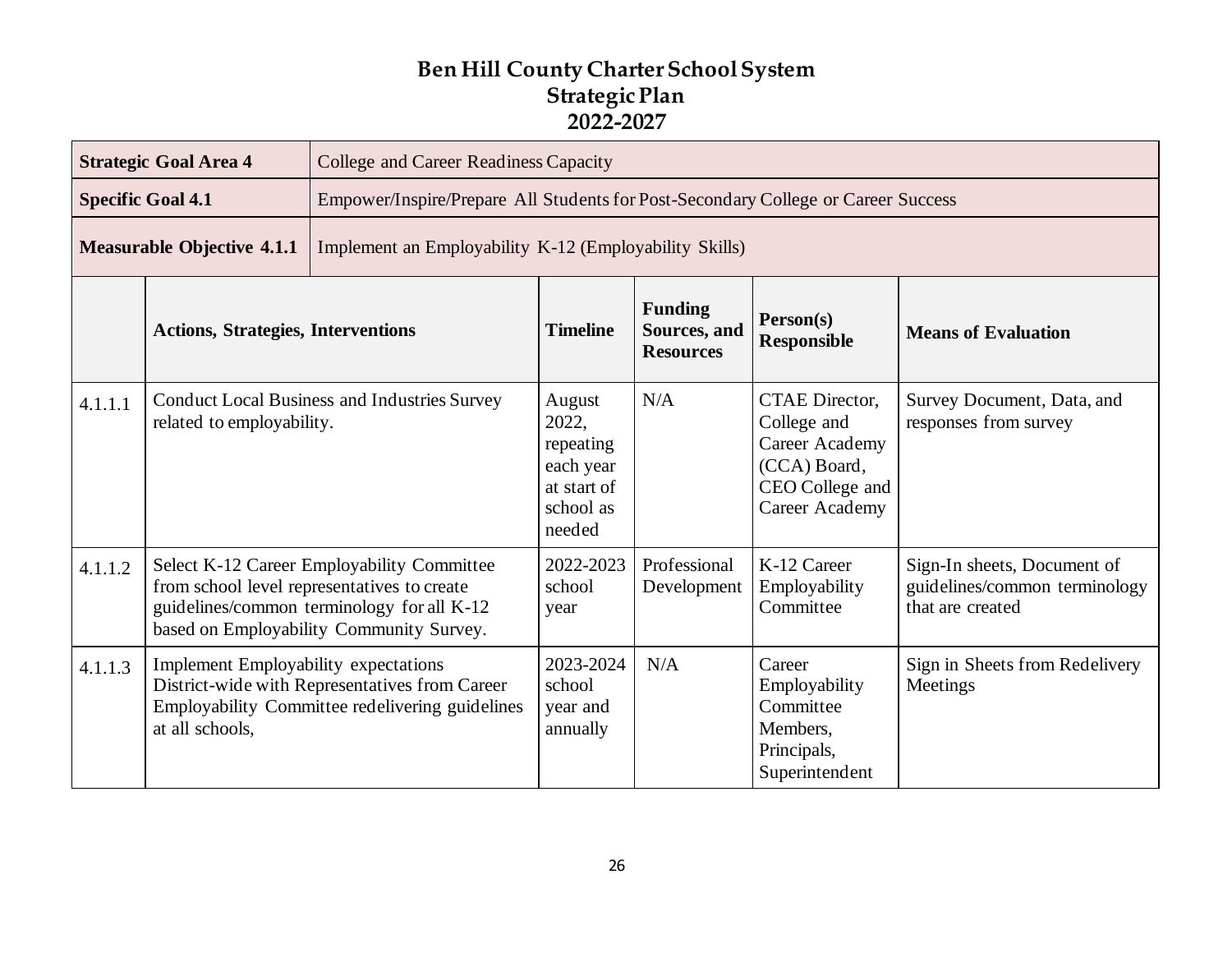| <b>Strategic Goal Area 4</b><br>College and Career Readiness Capacity                       |                                           |                             |                                                                                   |                                                    |                                 |                            |  |
|---------------------------------------------------------------------------------------------|-------------------------------------------|-----------------------------|-----------------------------------------------------------------------------------|----------------------------------------------------|---------------------------------|----------------------------|--|
|                                                                                             | <b>Specific Goal 4.1</b>                  |                             | Empower/Inspire/Prepare All Students for Post-Secondary College or Career Success |                                                    |                                 |                            |  |
| <b>Measurable Objective 4.1.1</b><br>Implement an Employability K-12 (Employability Skills) |                                           |                             |                                                                                   |                                                    |                                 |                            |  |
|                                                                                             | <b>Actions, Strategies, Interventions</b> |                             | <b>Timeline</b>                                                                   | <b>Funding</b><br>Sources, and<br><b>Resources</b> | Person(s)<br><b>Responsible</b> | <b>Means of Evaluation</b> |  |
| Align FHSCCA Pathways with community and<br>4.1.1.4<br>student needs.                       |                                           | 2023-2024<br>School<br>Year | Perkins                                                                           | CCA Board,<br>CTAE Director,<br><b>FHSCCA CEO</b>  | Survey Data, Pathway List       |                            |  |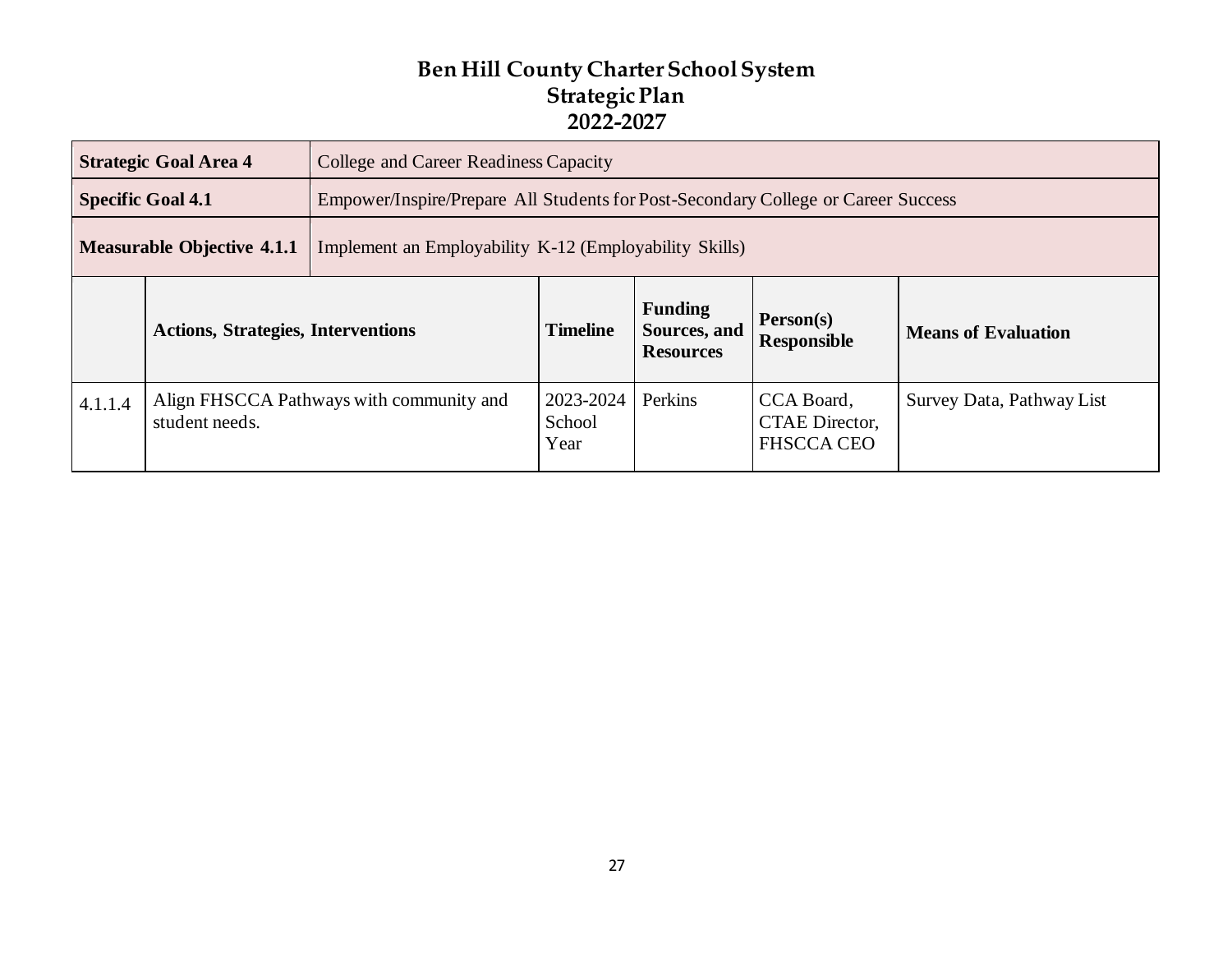|                                                                                                        | <b>Strategic Goal Area 4</b>                                                                                               | College and Career Readiness Capacity                                                            |                                             |                                                    |                                                             |                                                                                                                  |
|--------------------------------------------------------------------------------------------------------|----------------------------------------------------------------------------------------------------------------------------|--------------------------------------------------------------------------------------------------|---------------------------------------------|----------------------------------------------------|-------------------------------------------------------------|------------------------------------------------------------------------------------------------------------------|
|                                                                                                        | <b>Specific Goal 4.1</b>                                                                                                   | Empower/Inspire/Prepare All Students for Post-Secondary College or Career Success                |                                             |                                                    |                                                             |                                                                                                                  |
| <b>Measurable Objective 4.1.2</b><br>Strengthen College/Career Awareness and Exploration of Employment |                                                                                                                            |                                                                                                  |                                             |                                                    |                                                             |                                                                                                                  |
|                                                                                                        | <b>Actions, Strategies, Interventions</b>                                                                                  |                                                                                                  | <b>Timeline</b>                             | <b>Funding</b><br>Sources, and<br><b>Resources</b> | Person(s)<br><b>Responsible</b>                             | <b>Means of Evaluation</b>                                                                                       |
| 4.1.2.1                                                                                                | Provide Career Day at Ben Hill Primary and Ben<br>Hill Elementary School.                                                  |                                                                                                  | 2022-2023<br>school<br>year and<br>annually | <b>School Funds</b>                                | School Level<br>Administration<br>Team                      | Sign-in sheets for presenters,<br>Newspaper articles about Career<br>Day                                         |
| 4.1.2.2                                                                                                | Take field trips to local businesses/industries to<br>increase knowledge of the business/industry and<br>the jobs in each. |                                                                                                  | 2022-2023<br>school<br>year and<br>annually | Transportation<br>Funds                            | Principal,<br>School Level<br>Leadership<br>Team            | Roster of students that went,<br>pictures/publicity about field<br>trips, teacher plans of follow-up<br>to trips |
| 4.1.2.3                                                                                                | and community needs.                                                                                                       | All seventh-grade students will complete a career<br>awareness course related to FHSCCA pathways | 2022-2023<br>school<br>year and<br>annually | N/A                                                | Middle School<br>Principal,<br>Counselor,<br>Career Teacher | Roster of students who complete<br>the course, teacher lesson plans                                              |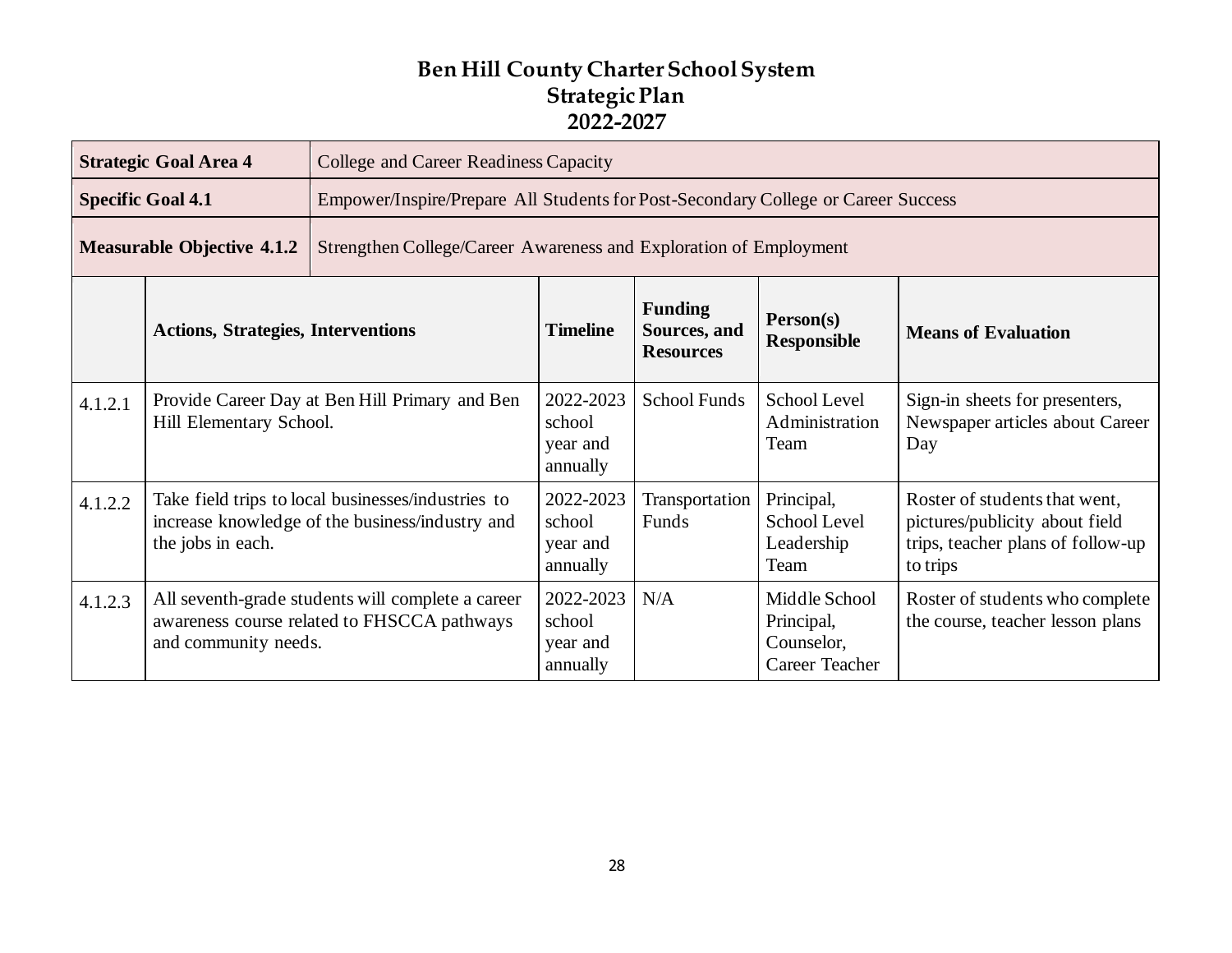|         | <b>Strategic Goal Area 4</b>                                                                                                     | <b>College and Career Readiness Capacity</b>                                      |                                             |                                                    |                                                                                                    |                                                                                                                                   |  |  |
|---------|----------------------------------------------------------------------------------------------------------------------------------|-----------------------------------------------------------------------------------|---------------------------------------------|----------------------------------------------------|----------------------------------------------------------------------------------------------------|-----------------------------------------------------------------------------------------------------------------------------------|--|--|
|         | <b>Specific Goal 4.1</b>                                                                                                         | Empower/Inspire/Prepare All Students for Post-Secondary College or Career Success |                                             |                                                    |                                                                                                    |                                                                                                                                   |  |  |
|         | <b>Measurable Objective 4.1.2</b>                                                                                                | Strengthen College/Career Awareness and Exploration of Employment                 |                                             |                                                    |                                                                                                    |                                                                                                                                   |  |  |
|         | <b>Actions, Strategies, Interventions</b>                                                                                        |                                                                                   | <b>Timeline</b>                             | <b>Funding</b><br>Sources, and<br><b>Resources</b> | Person(s)<br><b>Responsible</b>                                                                    | <b>Means of Evaluation</b>                                                                                                        |  |  |
| 4.1.2.4 | Provide Job-shadowing and Internship<br>opportunities for FHSCCA students.                                                       |                                                                                   | 2022-2023<br>school<br>year and<br>annually | General<br>Funds, Title,<br><b>CTAE</b>            | FHSCCA CEO.<br>School Level<br>Administrators,<br><b>Business</b><br>Partners, CTAE<br>Director    | Yearly report of numbers of<br>students who participate and<br>where job-shadowing and<br>Internship opportunities took<br>place. |  |  |
| 4.1.2.5 | Provide college tours/college fair day.                                                                                          |                                                                                   | 2022-2023<br>school<br>year and<br>annually | General<br>Funds                                   | Principal,<br>Counselors,<br>Instructional<br>Coaches,<br><b>Teachers</b>                          | Number of students that<br>participate, list of colleges that<br>participate in college fair day,<br>list of colleges visited     |  |  |
| 4.1.2.6 | Provide Lunch and Learn opportunities and Parent<br>Night workshop series related to college<br>admission and financial support. |                                                                                   | 2022-2023<br>school<br>year and<br>annually | General<br>Funds                                   | Principal,<br>Counselors,<br>Community in<br>Schools<br>Representative,<br>College/Career<br>Coach | Sign-in Sheet for Parents and<br>students that attend, copies of<br>materials provided to parents<br>and students.                |  |  |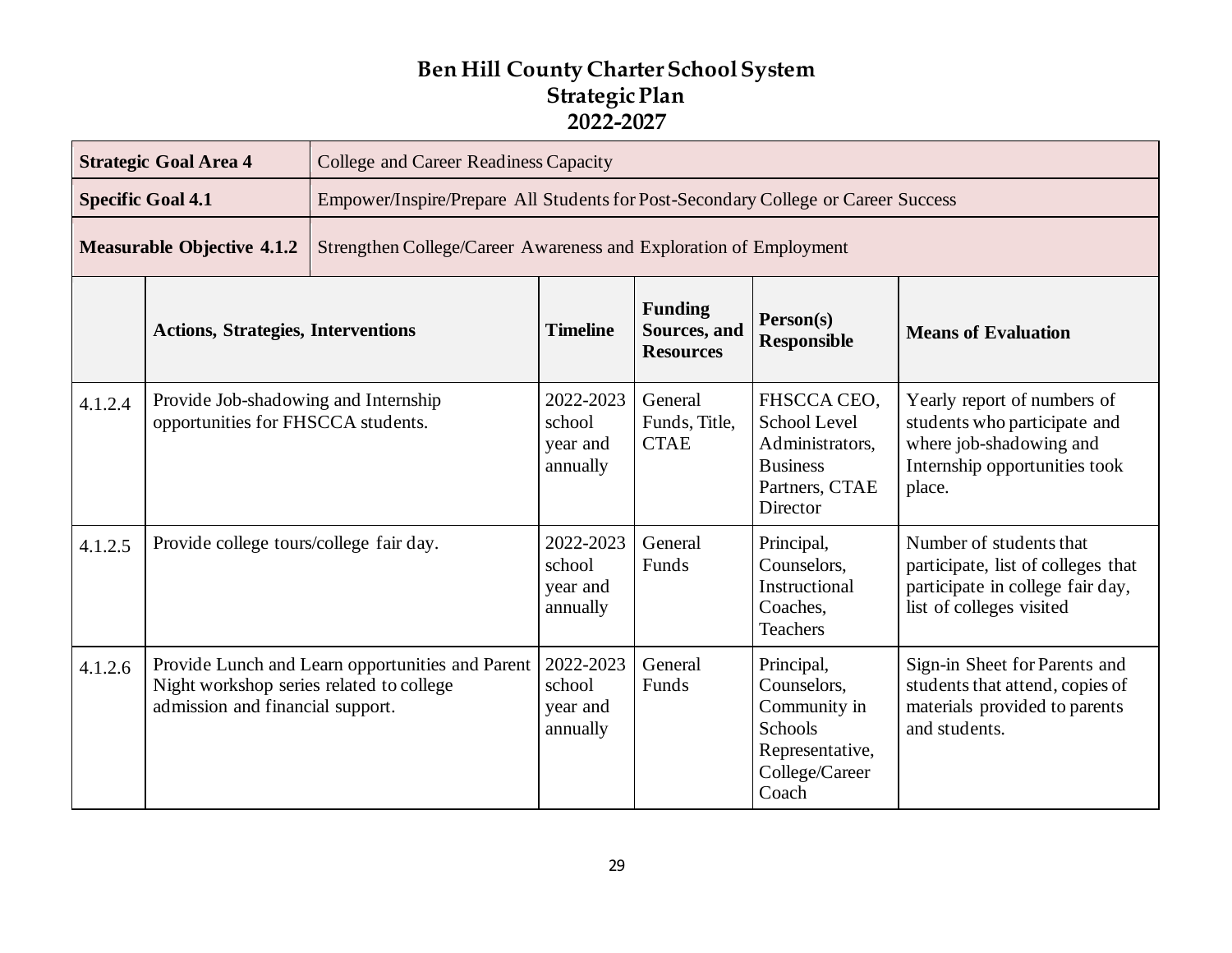|         | <b>Strategic Goal Area 4</b>                                                                                                                               | College and Career Readiness Capacity                                                         |                                             |                                                                                    |                                                                                                           |                                                                          |  |  |
|---------|------------------------------------------------------------------------------------------------------------------------------------------------------------|-----------------------------------------------------------------------------------------------|---------------------------------------------|------------------------------------------------------------------------------------|-----------------------------------------------------------------------------------------------------------|--------------------------------------------------------------------------|--|--|
|         | <b>Specific Goal 4.2</b>                                                                                                                                   |                                                                                               |                                             | Provide Opportunities for Students to be Successful for College or Career and Life |                                                                                                           |                                                                          |  |  |
|         | <b>Measurable Objective 4.2.1</b>                                                                                                                          | Implement Project-Based Learning Programs Pre-K-12                                            |                                             |                                                                                    |                                                                                                           |                                                                          |  |  |
|         | <b>Actions, Strategies, Interventions</b>                                                                                                                  |                                                                                               | <b>Timeline</b>                             | <b>Funding</b><br>Sources, and<br><b>Resources</b>                                 | Person(s)<br><b>Responsible</b>                                                                           | <b>Means of Evaluation</b>                                               |  |  |
| 4.2.1.1 | Have STEM/STEAM/Project-Based Learning<br>Activities for Pre-K through Fifth grade on a<br>school-designated day at a minimum of one per<br>quarter.       |                                                                                               | 2022-2023<br>school<br>year and<br>annually | <b>School Level</b><br>Funds                                                       | Principals,<br>School Level<br>Administrators,<br>Instructional<br>Coaches,<br><b>Teachers</b>            | Parent Correspondence related<br>to activities, student work<br>samples, |  |  |
| 4.2.1.2 | Eighth grade students at Ben Hill Middle School<br>will complete a Project-based learning activity<br>related to career (pathway) of choice (end of year). |                                                                                               | 2022-2023<br>school<br>year and<br>annually | N/A                                                                                | <b>BHMS</b> Principal,<br>School level<br>Administrators,<br>Instructional<br>Coaches,<br><b>Teachers</b> | Samples of Student Projects                                              |  |  |
| 4.2.1.3 |                                                                                                                                                            | FHSCCA Seniors will complete the Capstone<br>Course/Project beginning with the class of 2026. | 2022-2023<br>school<br>year and<br>annually | N/A                                                                                | FHSCCA CEO,<br>School<br>Administrators,<br><b>Teachers</b>                                               | Senior Portfolio<br>Samples/Completion Projects                          |  |  |